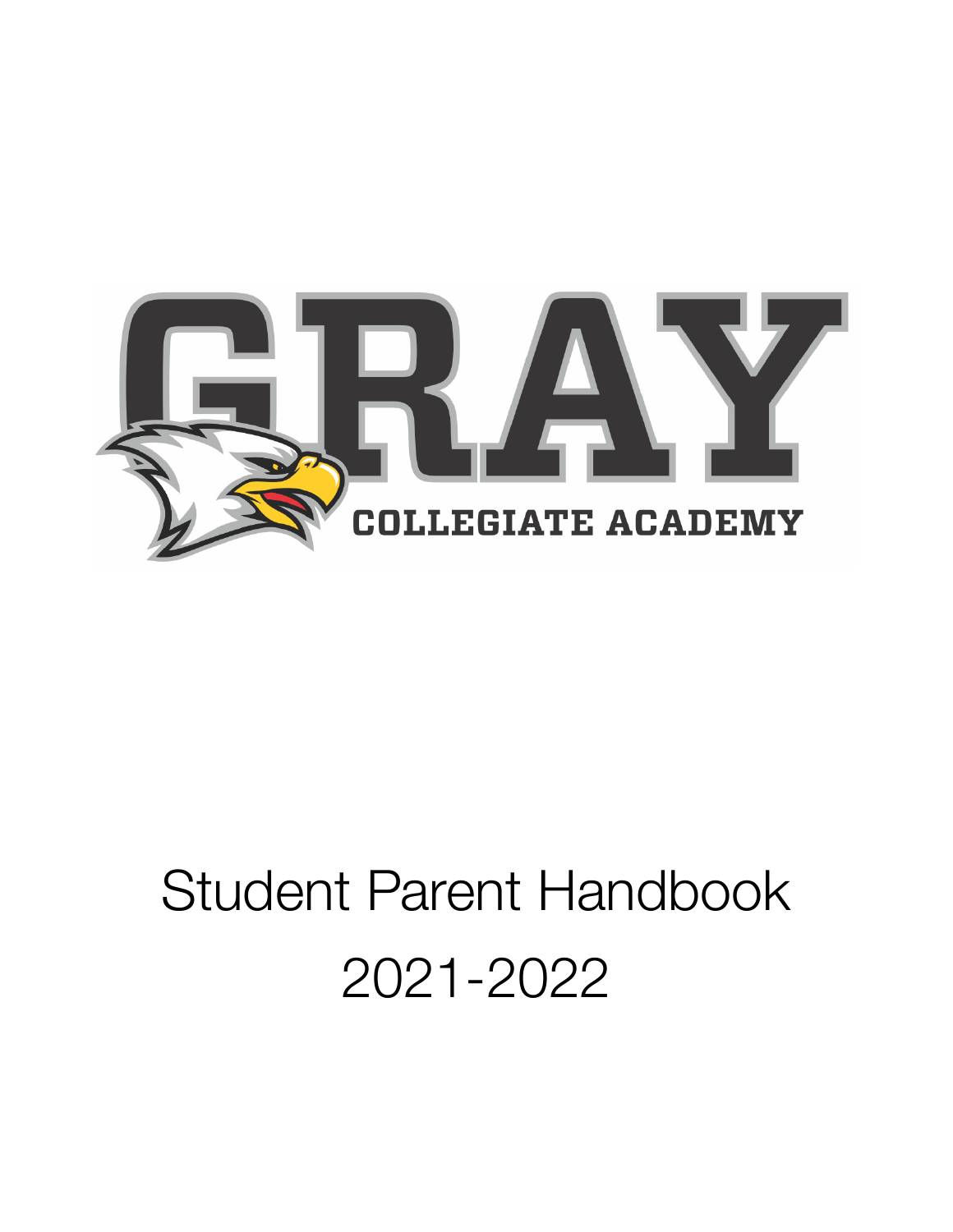

## **Gray Collegiate Academy**

*Student Parent Handbook*

### 2021-2022

Principal Dr. Brian Newsome

Athletic Director Adam Holmes

Assistant Principal Casey Jordan Hallman

### GCA Board Members

Teresa Brazell - Chair Pennie Peagler - Vice Chair Laura Stevens - Secretary/Treasurer Josh Jackson Mackenzie Long Wayne McKim Andy Markl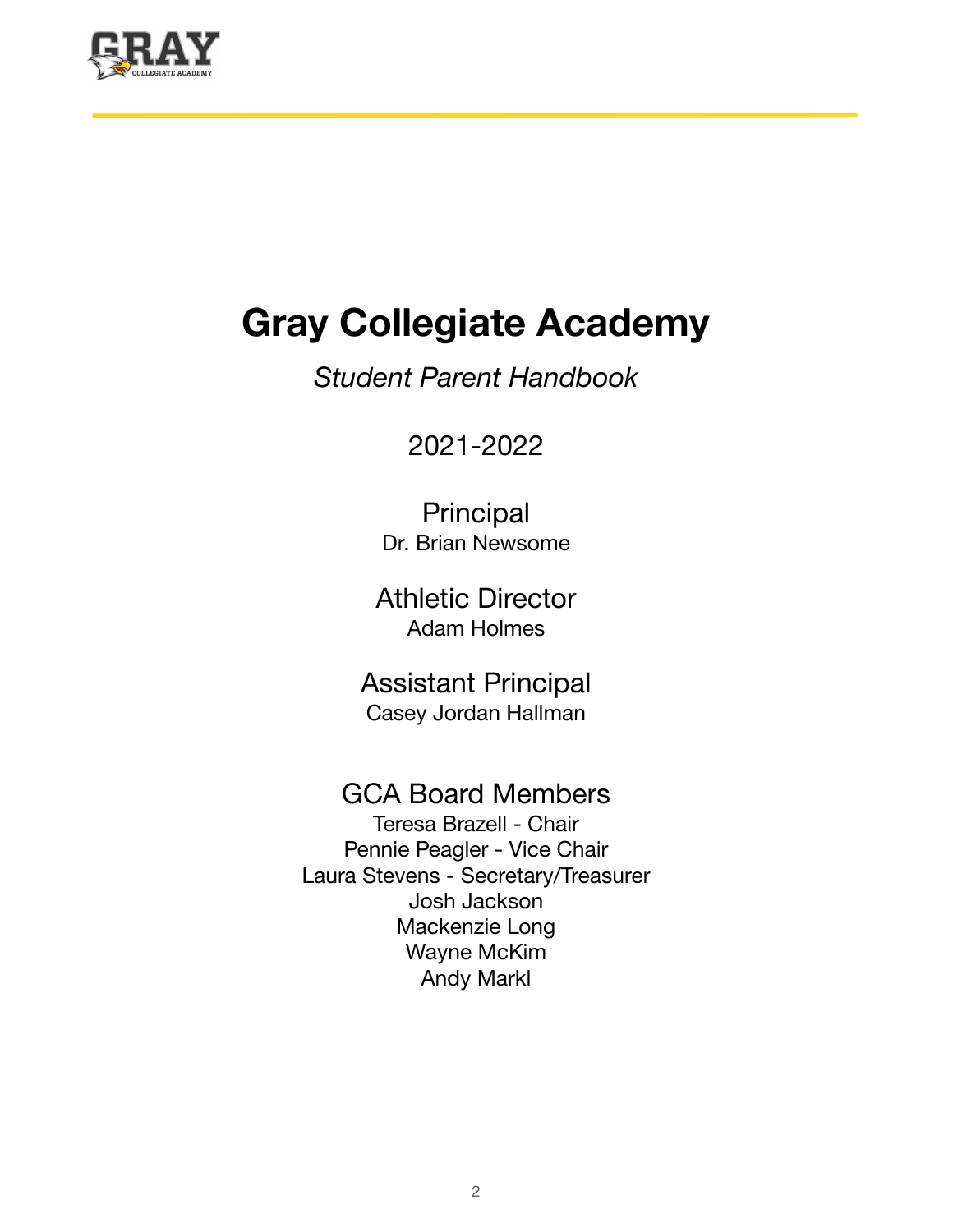

Gray Collegiate Academy does not discriminate on the basis of race, color, national origin, sex, disability, age, religion, or immigrant status in its programs and activities and provides equal access to the Boy Scouts and other designated youth groups. For questions pertaining to Section 504 and Title IX, contact the Coordinator of Special Services and the Director of Accountability and Compliance.

### **Table of Contents**

#### **Page Section**

- Transfer Students
- Advertising on School Grounds
- Celebrations / Special Activities Communication
- Deliveries
- Dress-Code
- Drop-off and Pick-Up
- Field Trips
- Health & Safety
- Hall Pass
- Immunizations
- Lunch
- Parking on Campus
- Progress/Mid-Term Reports and Report Cards
- Smoking
- Students with Severe Allergies or Other Conditions
- Teacher Conferences
- Textbooks/Laptops
- Volunteers/Volunteer Statement
- Administration of Medicine Policy
- Attendance Policy
- Class Drop/Add
- Course Withdrawal
- Behavior Policy
- Cell Phone Use
- Communication Policy
- Electronic Use Policy
- Academic Integrity
- Homework and Grading Policy
- Graduation Regalia
- Emergency Policy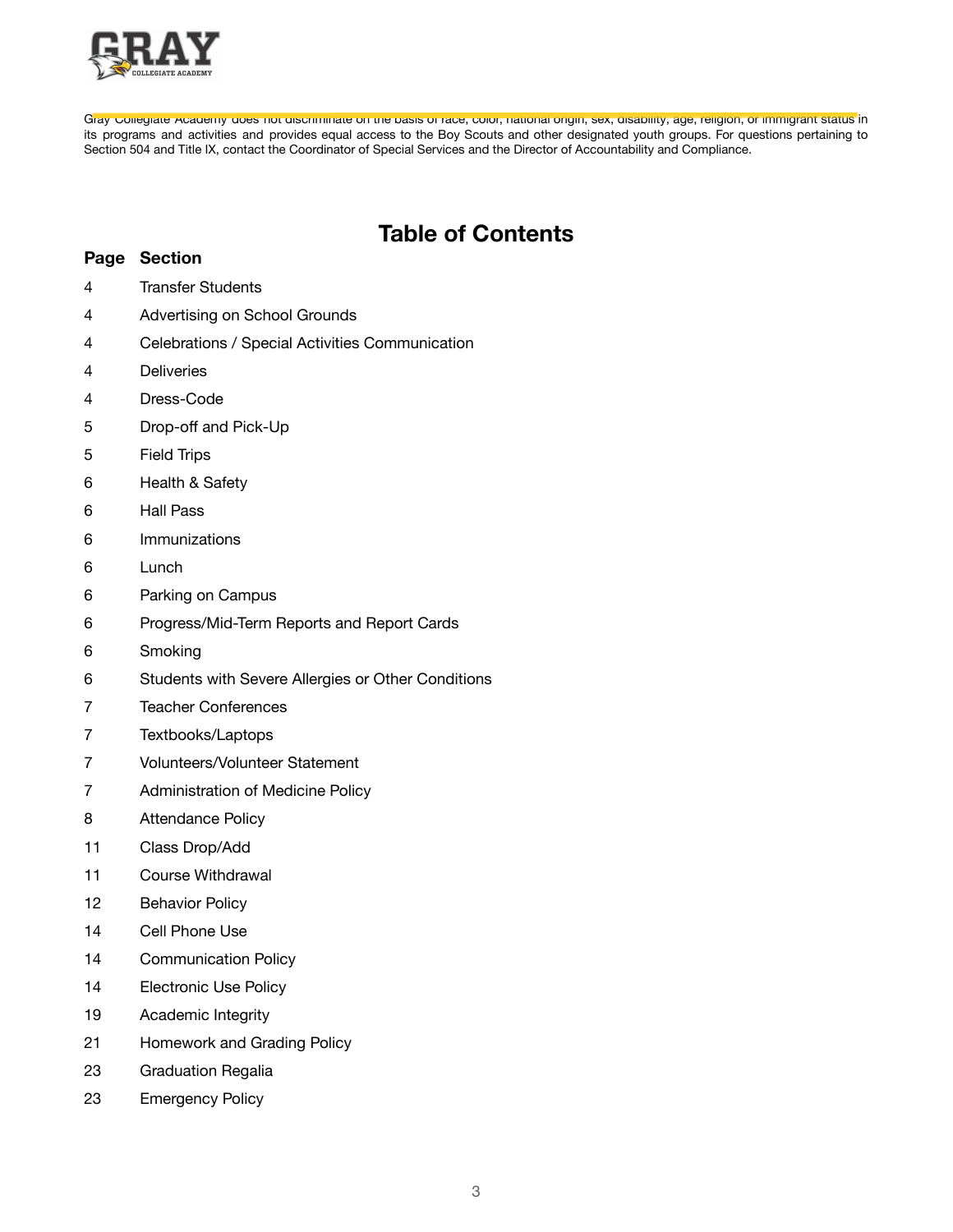

### 24 School Board Meetings & FERPA

25 Parent and Student Signature of Understanding & Acknowledgement

### **Transfer Students**

Students transferring from other high schools will receive appropriate credit for previously earned coursework. When students transfer during the middle of a semester, they will be placed in comparable classes whenever possible. Students in need of certain courses that are not being offered at the time of their transfer, will be placed in online Edmentum classes to complete the needed classes.

Seniors wishing to transfer to GCA must do so before the end of first semester. They must also have a minimum of 20 credits earned along with the following graduation requirements:

3 English courses 3 Math courses Biology One additional Science credit One additional Social Studies credit US History PE/ROTC Computer Science credit One World Language credit or CATE course

### **General Information**

### **Advertising on School Grounds**

All materials posted or distributed on school grounds must be submitted to the office for formal approval before posting or distributing. All items approved must be noted via a method approved by the Principal. Any unapproved materials will be removed or confiscated.

### **Celebrations /Special Activities**

Celebrating student birthdays – Flowers, balloons, and gifts of any type are not permitted.

### **Deliveries**

Deliveries to students at school—No deliveries of any kind addressed to students will be accepted at school. Please do not send balloons, flowers, or any other type of deliveries to the school for a student.

### **Dress Code**

- All dresses, skirts, skorts, and shorts must be no shorter than 4 inches above the midline of the knee and should not be excessively tight.
- Clothing and/or hair should not be so extreme or inappropriate to the school setting as to disrupt the educational process. Therefore, clothing deemed distracting, revealing, overly suggestive or otherwise disruptive shall not be permitted. This includes bare midriffs, low cut blouses, halter/tank tops, see-through shirts/tops/blouses, or tops that bare shoulders.
- No vulgar, obscene or otherwise inappropriate symbols, language or wording will be permitted on clothing or accessories.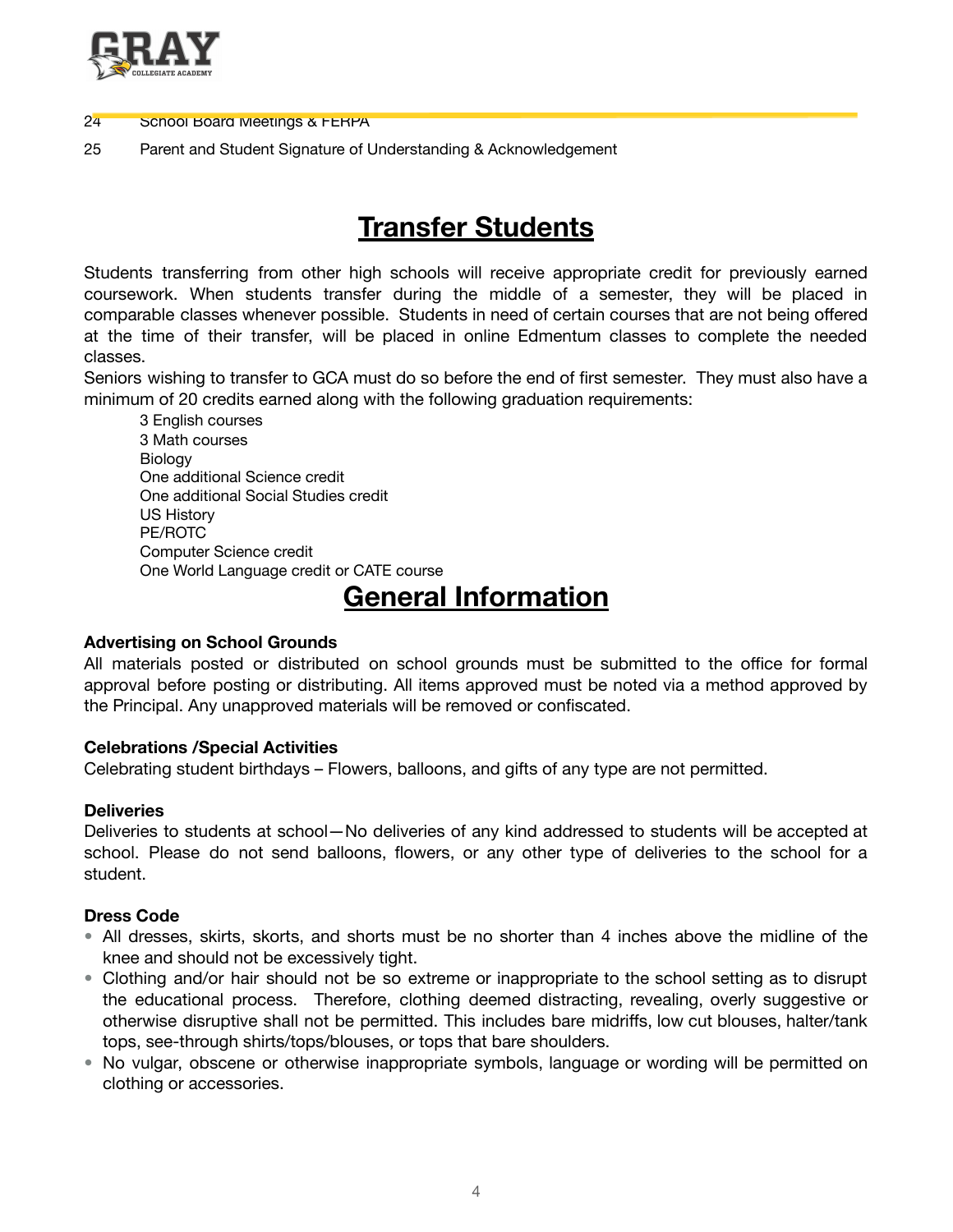

- Clothing or accessories, i.e., bookbags, jewelry, hats, etc., that display sexual suggestions, alcohol, tobacco, or other drug symbols are not permitted.
- Gang attire, gang colors or gang symbols are also not permitted to be worn or displayed on accessories.
- Hats, head stockings or kerchiefs may only be worn during the school day for special occasions that must be approved by the principal. No hoods or sunglasses may be worn in the school buildings at any time.
- Proper shoes must be worn at all times. No bedroom shoes or slippers allowed.
- Special dress or costume may be worn during the school day for special occasions when approved by the principal.
- Wearing accessories or clothing that could pose a safety threat to one's self or others is not allowed. This includes heavy chains, not made as jewelry, fish hooks, multiple-finger rings, studded bracelets or collars, nose/lip to ear chains, etc. Unusual body piercing that is disruptive to the order of the school or is a distraction to the learning environment will not be allowed.
- Pants and shorts must have belt loops and be worn at the natural waistline. No undergarments may be visible at any time.
- No jeans with holes of any kind will be tolerated.
- Any overly tight pants (fitted knit/spandex garments) or leggings/jeggings/yoga pants must be worn under length approved shorts/skorts or skirts (no shorter than 4 inches above the midline of the knee and should not be excessively tight).
- No pajamas, or bike shorts allowed.

### **Drop Off and Pick-Up**

Parents dropping and picking up students must adhere to the signs displayed upon entering the parking lot.

### **Field Trips**

Gray Collegiate Academy recognizes the importance of out-of-classroom experiences for students. Each of our classes may take field trips during the year. In this discussion, field trip means a journey or excursion away from school grounds, involving two or more persons that is organized and/or sponsored by the school or by an authorized employee of the school, for curricular relevance.

### **Guidelines for Field Trips**

- All field trips must be approved by the Principal or designee.
- All field trips must have curricular relevance and are considered part of the school day.
- The school faculty or staff member (i.e. the trip director) designated to be in charge of a field trip has the responsibility to enforce compliance with school policy by all persons participating in the field trip.
- The trip director is responsible for ensuring that all students are accounted for on departure, arrival at destination(s) and on return.
- The parent or guardian of each student participant must sign a Field Trip Permission Slip.
- No student is allowed to leave before the termination of the field trip without notifying the director first.
- When a bus is required, all students must ride on the school bus.

### **Health and Safety**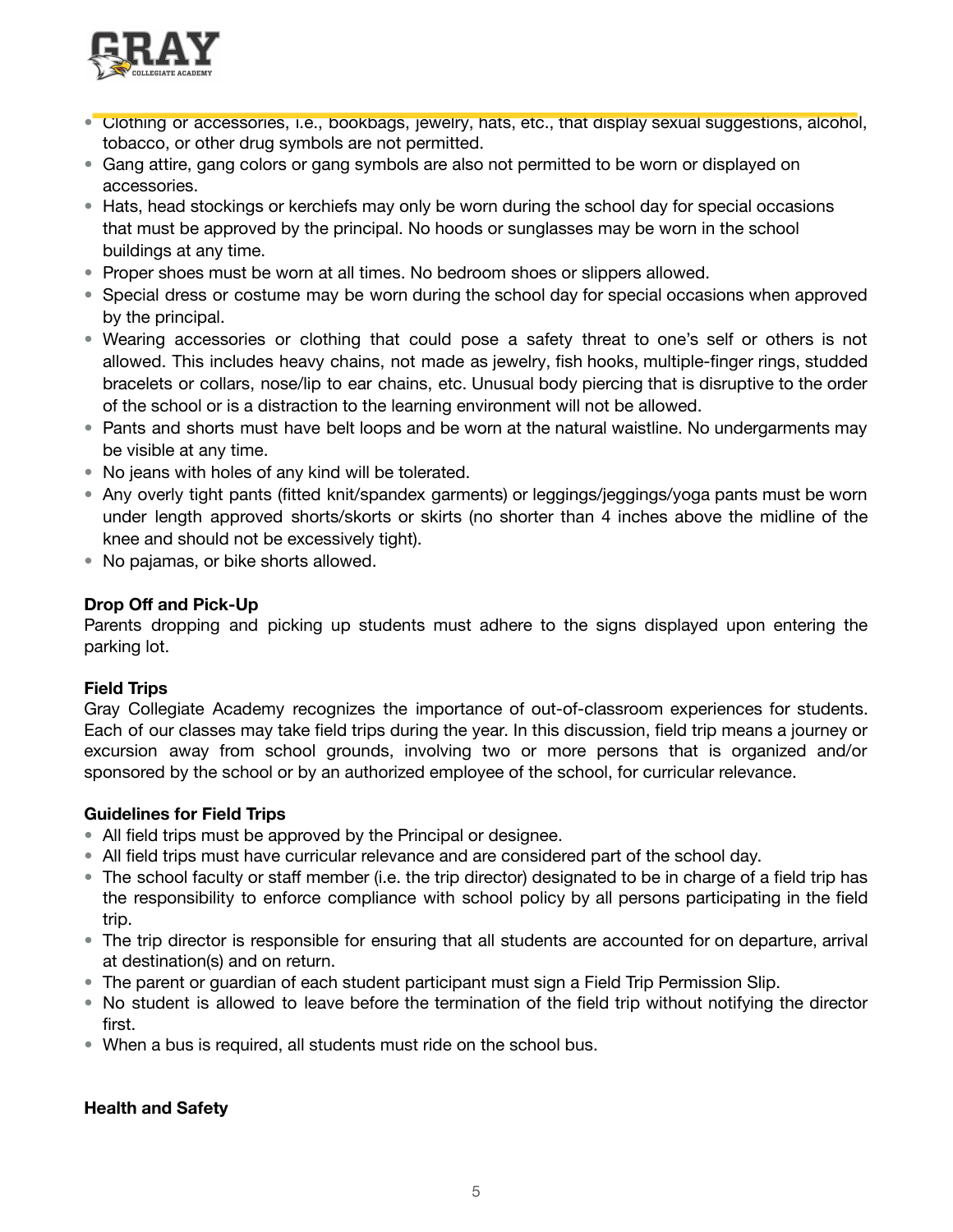

Parents/guardians should ensure that information on file is correct and complete (please include cell phone numbers) to enable the school to reach you in case your child is hurt or ill. Prescribed medication may be distributed by authorized school staff as outlined below and in the policy section.

### **Hall Pass**

Students who are not present in their designated classes during class time must have in their possession a valid hall pass. Teachers shall maintain a log of students who leave the room during class. Students who choose to violate this guideline will be considered skipping and subject to disciplinary action.

### **Immunizations**

A record of current immunizations is required by law for all students within **30** days of enrollment at GCA. Failure to present this record will result in the student's suspension until the record is presented to the school. A schedule of required immunizations can be obtained at the SC DHEC website as well as the Health Department or your healthcare provider.

### **Lunch**

GCA will provide a cafe area with snacks and food items for purchase. Students are not to bring outside food into the classrooms, athletic building, or the GCA café. Food from home is permissible.

### **Parking on Campus**

Students are allowed to park on campus in the designated parking spaces. In order to drive a vehicle to school, the student must complete the Vehicle Parking Registration and pay the \$25.00 fee. The student will then be issued a parking hanger to hang from the rear-view mirror. If a student did not purchase a parking hanger at registration, it may be purchased from the front desk. Vehicles without a parking hanger will have a warning, and then the vehicle may be towed at the owner's expense. Also, parking can be revoked at the discretion of the Disciplinary Team and/or administrators.

### **Progress/Mid-Term Reports and Report Cards**

GCA students will receive weekly updates via the portal system. First, Second and Third term report cards will be sent home with the student. Final Report Cards will be available for pick up in the front office at a designated time.

#### **Tobacco**

Smoking, along with all tobacco products of any kind, are prohibited on school property and ALL school events, including any event sponsored by the school and all off-campus activities. This includes while on school property for drop-off and pick-up.

### **Students with Severe Allergies or Other Conditions**

Severe allergies or other health conditions can be life threatening. These guidelines minimize the risks and provide a safe educational environment for students with food allergies and other health conditions. It is impossible to create a peanut-free or allergen-free environment. To create the illusion that the school environment is free of allergens would be misleading and potentially harmful. We would like, most importantly, that our school is an Allergy Aware school: A place that students and parents with food allergies, or other dietary restrictions, can feel safe. These guidelines have been designed to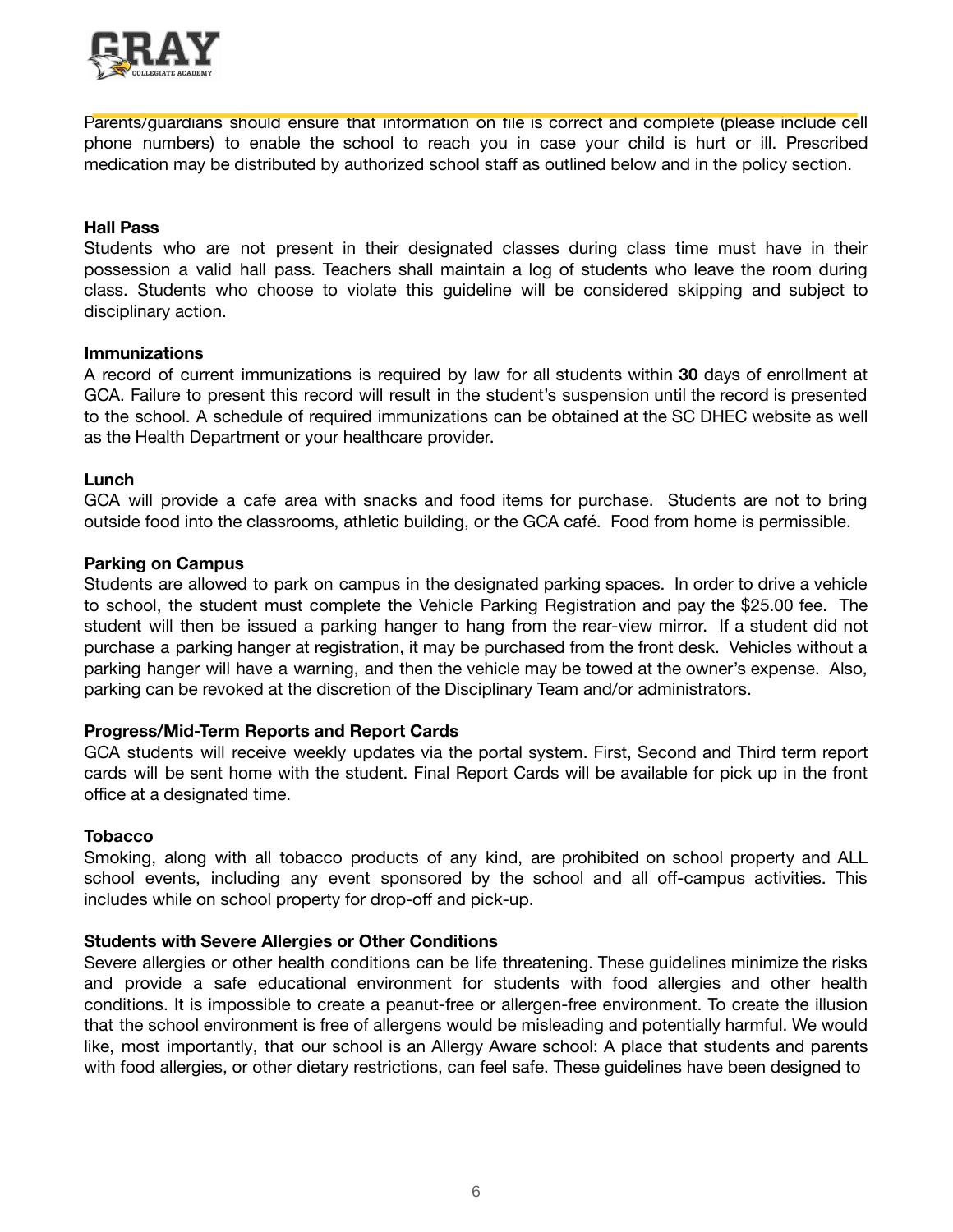

increase awareness and communication, to prevent possible exposure to known allergens, and to create an emergency procedure for allergic reactions.

#### **Teacher Conferences**

Parent/Teacher conferences are scheduled in the Fall and Spring. Arrangements for additional conferences may be made with your student's teacher before or after school hours.

#### **Textbooks/Laptops**

Chromebooks/Laptops will be issued as long as the required \$50.00 technology insurance is paid at the beginning of the year. Each student issued a Laptop or textbook has the responsibility to return it in the same condition as when it was issued, less normal wear. Students are encouraged to place a protective cover on each textbook issued. Some academic courses will require calculators. Students need to purchase their own calculators (please refer to each course's required supply/materials list) and book bags. Reimbursement for lost or damaged textbooks, computer software, library books, or other school property is charged to the student using current replacement costs. The year-end report card will be withheld until the school's business office receives reimbursement monies. Fines will be charged for lost and/or damaged books, up to the purchase price.

#### **Volunteers/Volunteer Statement**

GCA welcomes parent and community volunteers. Parents may volunteer for committees and numerous other activities. Interested parents should contact the school office or teacher in order to be put in contact with the appropriate person. All volunteers must sign-in each time they come on campus to volunteer. A driver's license is required. Volunteers must also sign a volunteer agreement, including Code of Conduct, prior to volunteering. Younger siblings or non-GCA students may not accompany volunteers in the classroom during instruction time.

### **Administration of Medicine Policy**

#### **Medication**

Medicine should be given at home if at all possible. If medication must be administered at school, a signed Parent Request and Physician's Order Form must be completed in order for any medications, prescription, over-the-counter, or vitamins, to be administered at school. Medications must be sent to school in a sealed, original container labeled with the following information.

- student's name and grade
- name of the medication
- the amount of the medication to be taken will be administered by authorized school staff only. Students are responsible for going to the office at the appropriate time to receive his/her medication.

#### **Prescription Medicines**

All prescription medications must be in the original prescription bottle and labeled with the student's name, date, name of medicine, dose and time it is to be given. A parent/guardian must bring the medicine to school and sign a form authorizing the staff to administer the medication. If a student is found with prescription medicine on their person, the medication will be confiscated and held in the office until a parent or guardian can pick up the medication or sign a permission form for the medicine to be dispensed at school. The student may not carry controlled substances such as prescription pain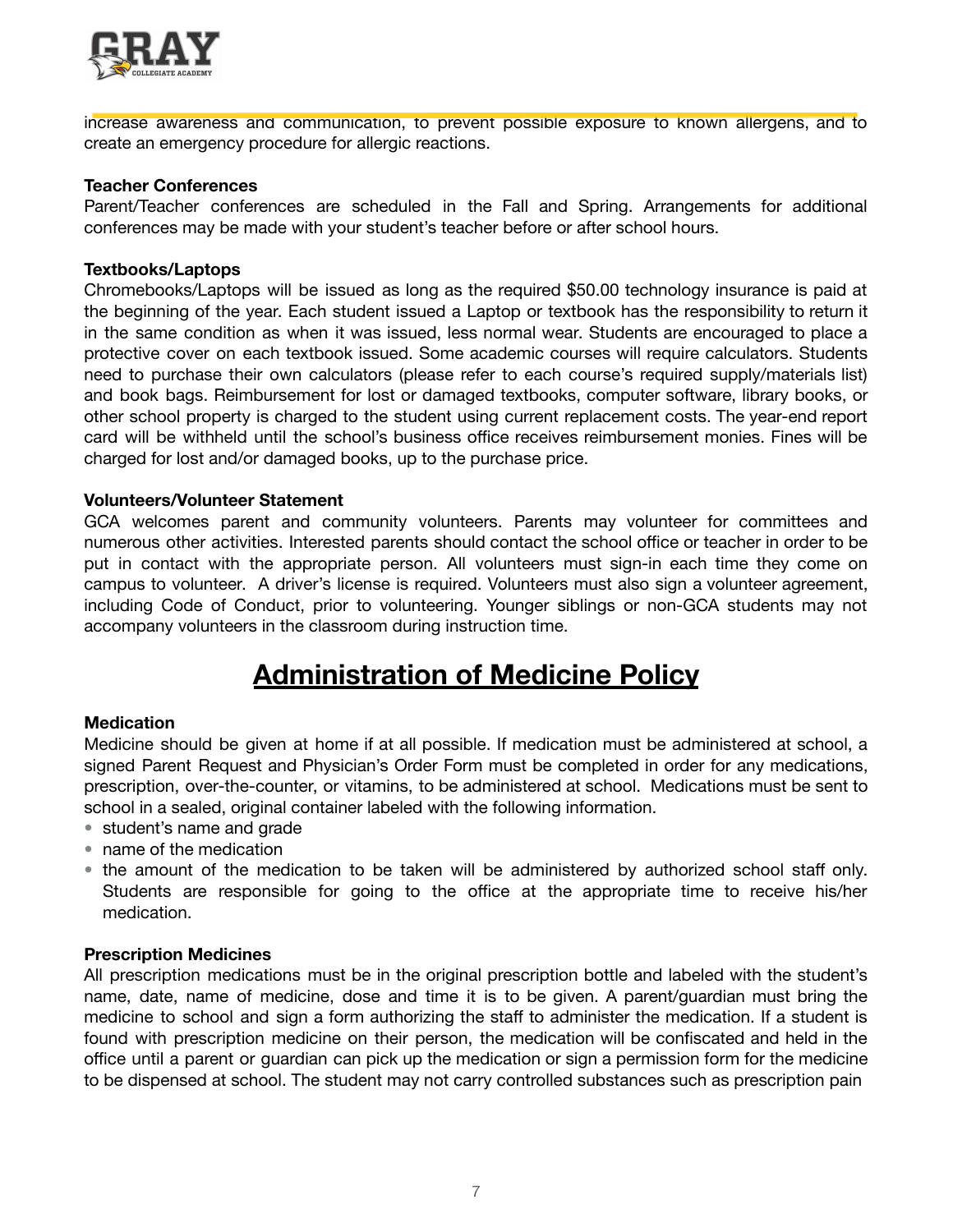

medicine, Ritalin, Adderall and others to school. Parents must bring these to the front office and sign permission for these to be given. There are serious legal consequences for students who are carrying these kinds of medications at school. A doctor's written authorization may be required for the following:

- Prescription medication that is to be given daily on a long term basis
- Emergency medication such as bee sting kits or epi-pens
- Self-administration of certain medications (such as an inhaler for asthma)

### **Over-the-Counter Medications**

The parent/guardian must bring the medication to the Office and sign a form authorizing a staff member to administer the medicine.

- All medication must be in the original package with the full label intact
- Only the dose listed on the package, as appropriate, will be given
- A doctor's authorization may be required

Students found to be in possession of medication at school will be subject to the discipline code. Parents should complete and return the health update sheet as soon as possible. A new update should be filled out each year. Please call the school if your child's health changes during the school year.

### **Attendance Policy**

### **Attendance**

Daily attendance and active participation in each class are critical parts of the learning process. Policies and procedures established at Gray Collegiate Academy are designed to help students learn responsibility and to increase their potential for success. A significant role in today's school is to help students learn to understand and to appreciate the importance of punctuality and regular attendance. Evidence shows that regular school attendance has a positive carry-over to the world of work. Attendance is primarily the responsibility of the students and parents/guardians.

### **SC School Attendance Policy**

Under the guidance of the federal Office of Civil Rights, the South Carolina Department of Education is now requiring all districts to report students who are "chronically absent." Chronically absent students are defined as having missed 10% of the total days within a school year. Research shows that students with a history of chronic absenteeism face a serious risk of falling behind in school, thus making it more difficult for them to succeed in the classroom.

As part of these new requirements, South Carolina students will now be considered "absent" if they miss 50% of their instructional day for ANY reason, regardless of the classification of the absence as excused or unexcused.

This means Gray Collegiate Academy students must be present for at least half of the instructional day to be considered "present" for that school day.

GRAY COLLEGIATE ACADEMY ACADEMIC DAY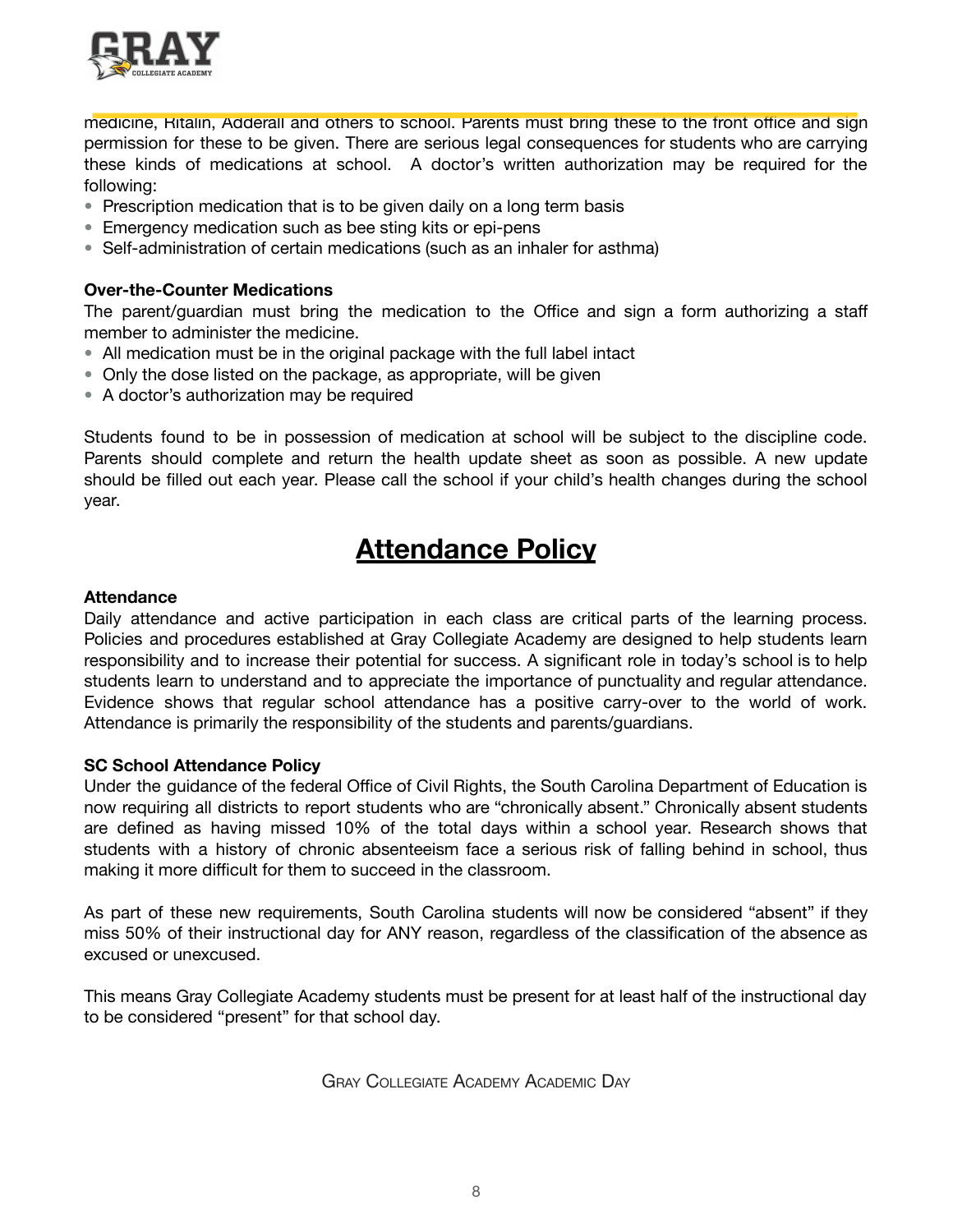

| <b>Start Time</b> | <b>End Time</b> | <b>Total Time Required in School</b> |
|-------------------|-----------------|--------------------------------------|
| 7:45 a.m.         | 3:11 p.m.       | 3 hours, 45 minutes                  |

These changes only apply to state "chronically absent" mandates. The High School credit regulations remain the same:

Students in grades 9-12 are allowed the following number of absences before losing course credit:

- 90-day classes 5 unlawful absences
- 180-day classes 10 unlawful absences

If absent, a student must present a written excuse signed by a parent, guardian, physician or other appropriate person within three days after returning to school. The excuse must include the date the excuse is written, date(s) of student's absence, reason for student's absence, telephone number where the parent/guardian may be reached and the required signature. Excuses that have been tampered or forged will count as unlawful absences and the student will be assigned three days OSS.

Parent/Legal guardian excuses (Parent Notes) for absences may be accepted for students to make up missed assignments; however, to assure course credit for students who have accumulated more than the allowable absences specified for the course duration, a doctor's excuse will be required for all absences beyond the allowable absences. The principal will require a student who has accumulated more than five absences in a semester or 10 absences in a year to provide a doctor's excuse for all further absences in order to receive course credit. Principals have the authority to review absences in excess of five days in a semester course and to use their own discretion for follow up.

### **Excused/Lawful Absences**

These absences do not count against the days students are allowed to miss by state law:

- Ill students whose attendance in school endangers their health or the health of others, as determined by a physician.
- Students who are chronically ill. A doctor's statement explaining that the student does not need to see a doctor every time the illness occurs must be turned into the attendance office.
- Once the statement is on file with the school, the parent/guardian can inform the doctor of the occurrence of the illness and the doctor can fax the attendance office the excuse or the original may be picked up from the doctor and given to the Attendance Office when the student returns to school. Schools do not accept faxes from parents.
- Students who must keep medical or dental appointments. The student must see the doctor for the absence to be excused except in cases where the student has been determined to be chronically ill as explained above.
- Students who have an immediate family member who is seriously ill. A parent note showing that the family member is seriously ill must be turned into the attendance office.
- Students attending a funeral of an immediate family member. A parent note must be turned into the attendance office.
- Students participating in a recognized religious holiday of their faith.
- Students who have prior permission to participate in school-sponsored or school-approved activities.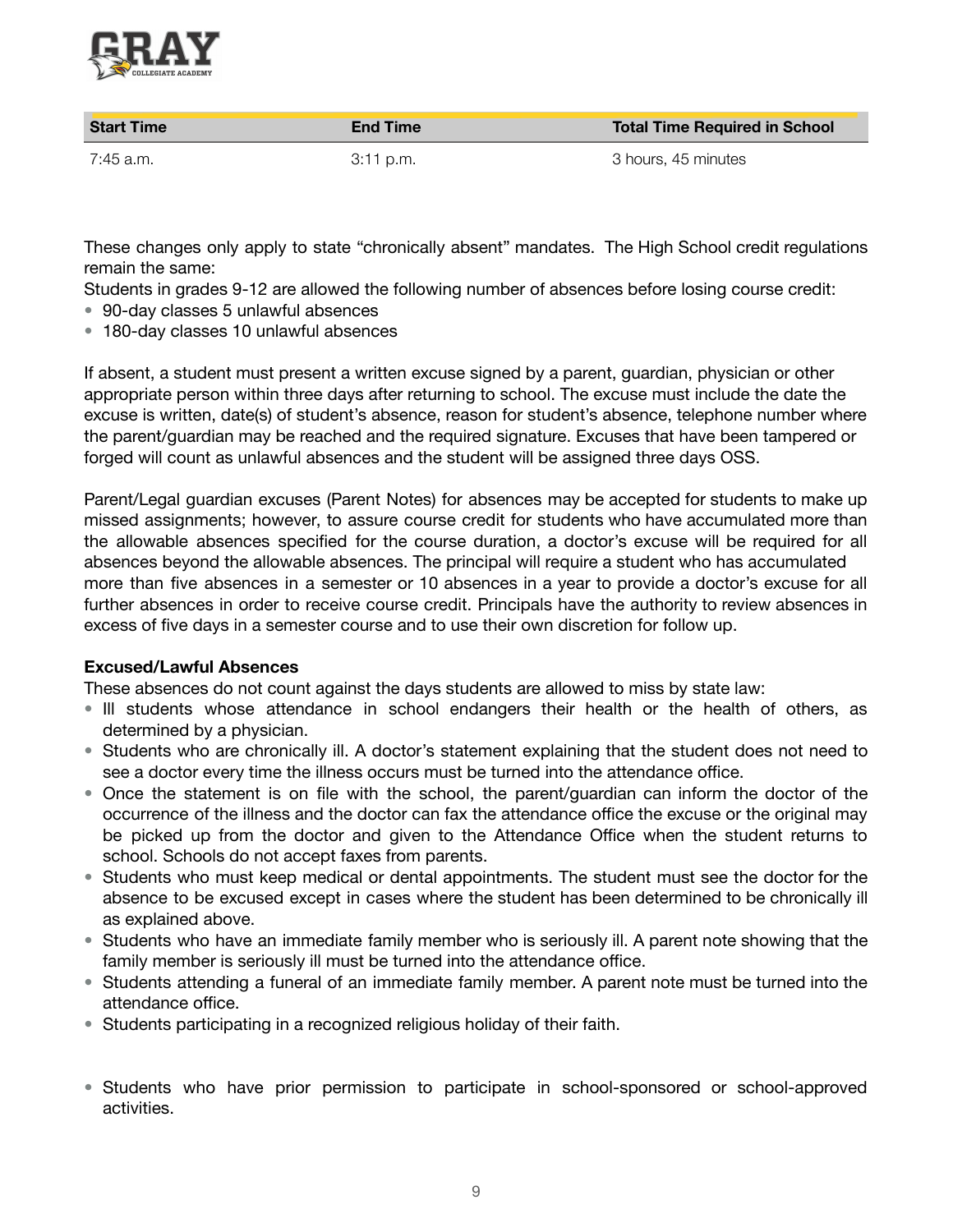

- Students who have unusual or mitigating circumstances as determined by the school principal.
- **•** Students suspended from school.
- Students classified as Juniors and Seniors are allowed two college visits during the year. A letter from a college/university representative on official college/university letterhead must be submitted to the Attendance Office within three days of the absence.

### **Verified/Unlawful Absences**

The following absences count against the days students are allowed to miss by state law but allow students to make up missed assignments:

- A written note from a parent/guardian.
- Illness of the student to the degree that his/her attendance in school would endanger his/her health or the health of others as documented in writing by parent/legal guardian within three school days after the student has returned to school; provided the number of classes or days missed does not exceed the allowable absences specified for the course duration.

### **Unverified/Unlawful Absences**

The following absences count against the days students are allowed to miss by state law and the district gives unexcused absences for:

- Students willfully absent from school/truant
- Students absent without the knowledge of their parents/guardians/cutting school.

After three consecutive unexcused absences or after a total of five unexcused absences, the principal or designee will identify the reason(s) for the student's continued absence and will, with the student and parent/guardian, develop a Truancy Intervention Plan to improve that student's attendance. If a student accumulates more than five unexcused absences in one semester, the student may be referred to a truancy prevention program or to court. Before a principal takes legal enforcement action, the principal will notify the parent/guardian and allow that parent/guardian to present information for appeal.

### **Tardy**

Students must attend 60 percent of the class to be counted present. If a student is more than 20 minutes late, they will be marked absent.

### **Truancy**

In accordance with state law, all children between the ages of 5 and 17 are required to attend public or private school. Parents or guardians who do not wish to enroll their five-year-old child in kindergarten can sign a waiver. A child 5 to 17 years meets the definition of a truant when the child has three consecutive unlawful absences or a total of five unlawful absences.

### **Early Dismissals**

A parent or guardian may submit a list of individuals authorized to obtain the release of his/her student from school at the time of enrollment. This list may be amended in writing at any time by the parent or guardian. Certified copies of any court orders of divorce decrees provided by the custodial guardian, which restrict another parent's access to the student, shall also be maintained by the Administrative

office. Anyone seeking the release of a student from school, must report to the office and present satisfactory identification. Permission for early dismissal ends at 3:00 pm. Students that transport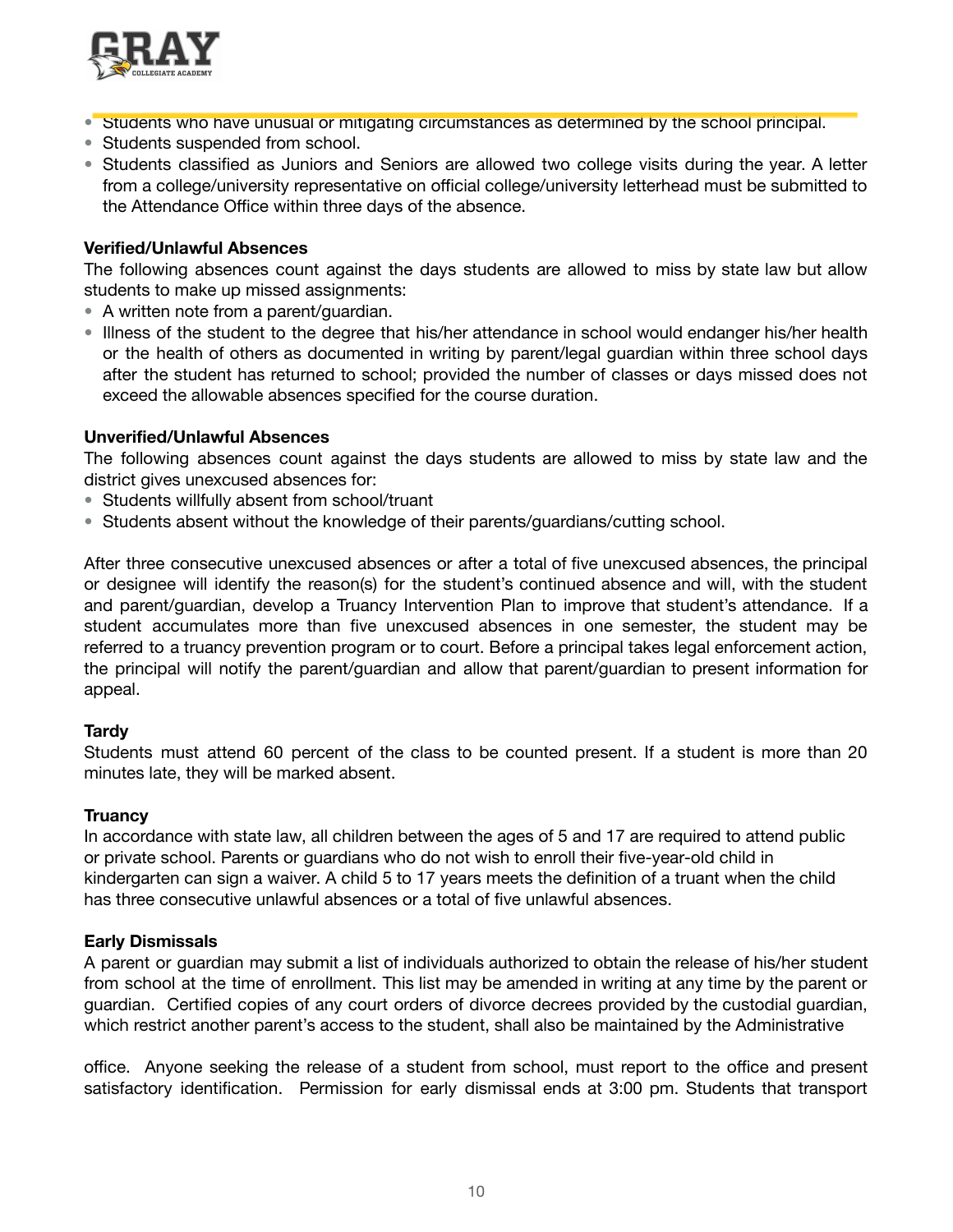

themselves to and from school and require an early dismissal, must have a parent or guardian email Renee Hewitt in the administrative office at rhewitt@grayca.com.

### **Withdrawal from School**

Students must follow withdrawal procedures through the Administrative office.

### **Class Drop/Add Period**

The drop/add period is the first 5 days of each semester. Any changes after the 5th day must be principal approved.

### **Withdrawing from a Course**

With the first day of enrollment in the course as the baseline, students who withdraw from a course within three days in a 45-day course, five days in a 90-day course, or ten days in a 180-day course will do so without penalty.

Students who withdraw from a course after the specified time of three days in a 45-day course, five days in a 90-day course, or ten days in a 180-day course shall be assigned a WF, and the F (as a 61) will be calculated in the student's overall grade point average.

The three-, five-, and ten-day limitations for withdrawing from a course without penalty do not apply to course or course-level changes approved by the administration of a school. Withdrawal limitations for distance learning courses will be established by local districts.

Students who dropout of school or are expelled after the allowed period for withdrawal but before the end of the grading period will be assigned grades in accordance with the following policies:

- The student will receive a WP if he or she is passing the course. The grade of WP will carry no Carnegie units and no quality points to be factored into the student's GPA.
- The student will receive a WF if he or she was failing the course. The grade of WF will carry no Carnegie units but will be factored into the student's GPA as a 51.

If a student fails a course due to excessive absences, an FA will be recorded on his or her transcript. The grade of FA will carry no Carnegie units but will be factored into the student's GPA as a 51.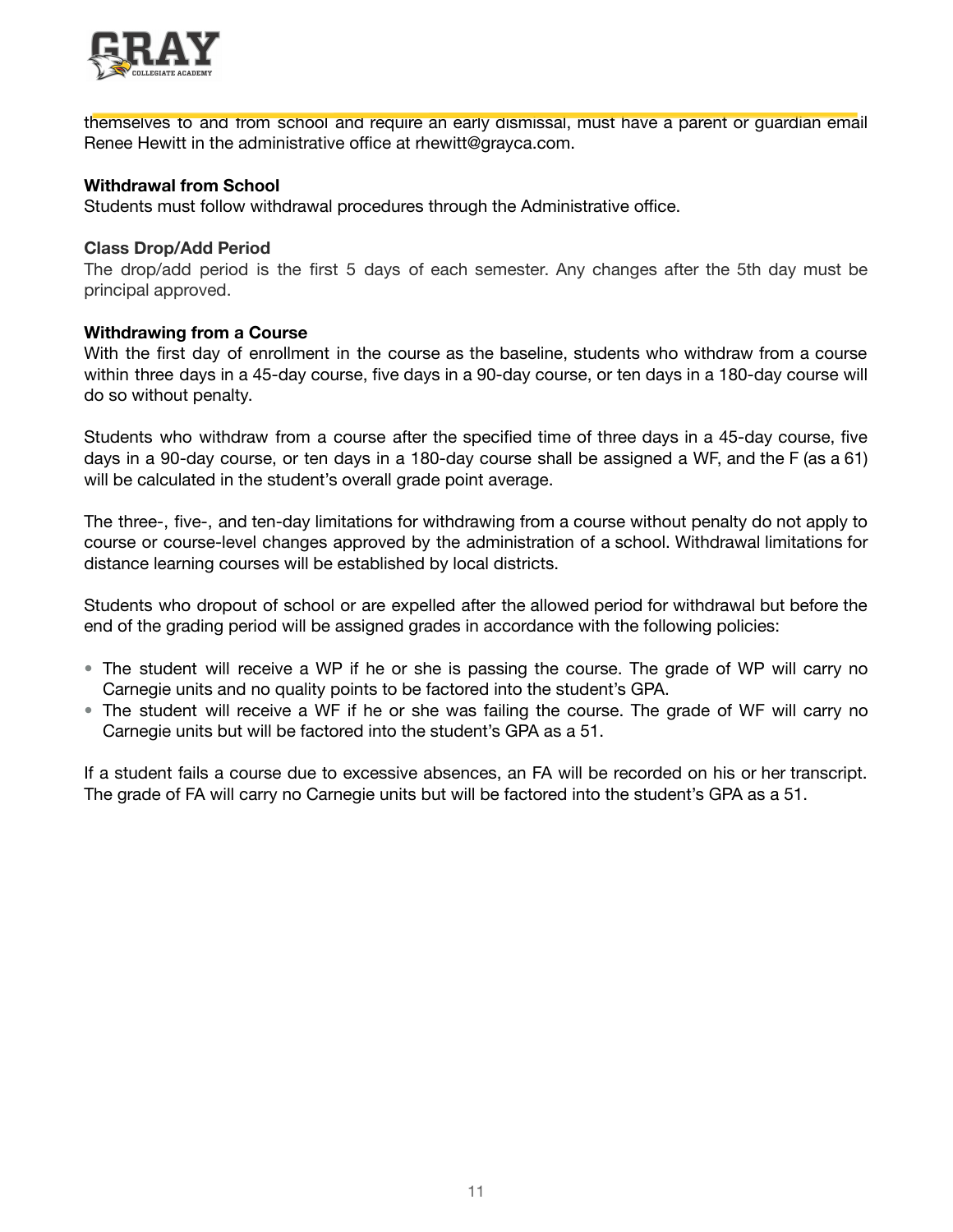

### **BEHAVIOR POLICY**

GCA will require good manners, respect for self and others, appreciation for property, honesty, punctuality, reliability, and responsibility from all students, staff, parents and community participants. We believe that teachers have a right to teach, and students have a right to learn. We fully expect the focus on ethics and decision-making to lead to an environment where good character is important to all. GCA's intention is to praise rather than to reprimand whenever possible. However, if redirection is necessary due to disruptions to others' learning experiences, offense guidelines will be enforced.

Students eligible for protections under IDEA and Section 504 are subject to the same disciplinary procedures as their non-disabled peers in accordance with the regulations specified by IDEA and Section 504 of the Rehabilitation Act.

Day to day application of this policy will be the responsibility of Dr. Newsome. The dress code will be enforced using the Board approved guidelines and consequences.

### **The Discipline Policy Tiers as follows:**

**Tier I:** The following offenses will result in Saturday Detention which will take place each Saturday from 8:00am until 11:00am. If assigned Saturday Detention, a student will be given written notice on the date and time for which to attend. Failure to attend without notification to the Discipline Administrator will result in an additional Saturday Detention.

- Repeated tardiness to class.
- Littering and/or defacing school property to include class sets of textbooks.
- Dress Code Violation (Second Offense)
- Not telling the truth to a teacher or staff member and/or deliberately deceiving a teacher or staff member.
- Leaving designated areas without the teacher's or staff member's permission.
- Repeated cell phone violations
- Leaving school grounds without permission.
- Inappropriate public display of affection.
- Verbal altercation in class and/or on campus/school sponsored events.
- Loitering in halls, bathrooms, athletic building, parking lots.
- Being disrespectful to any teacher, coach or faculty member

**Tier II:** OSS- Out of School Suspension. If a student is assigned OSS, it will be documented on the disciplinary slip and an attempt to contact the parent by email and/or phone call to communicate with OSS and the date it is to be served.

- Use of inappropriate language and/or obscene gestures.
- Stealing or possessing stolen property.
- Repeated phone violations after a Tier I consequence.
- Physical altercation in class or on campus or at any school sponsored event. Fighting of a high dynamic could result in Tier 3 disciplinary action.
- Verbal altercation (2nd offense) in class and/or on campus/ school sponsored events.
- Knowingly possessing and/or using tobacco products in class or on the campus to include vapor cigarettes.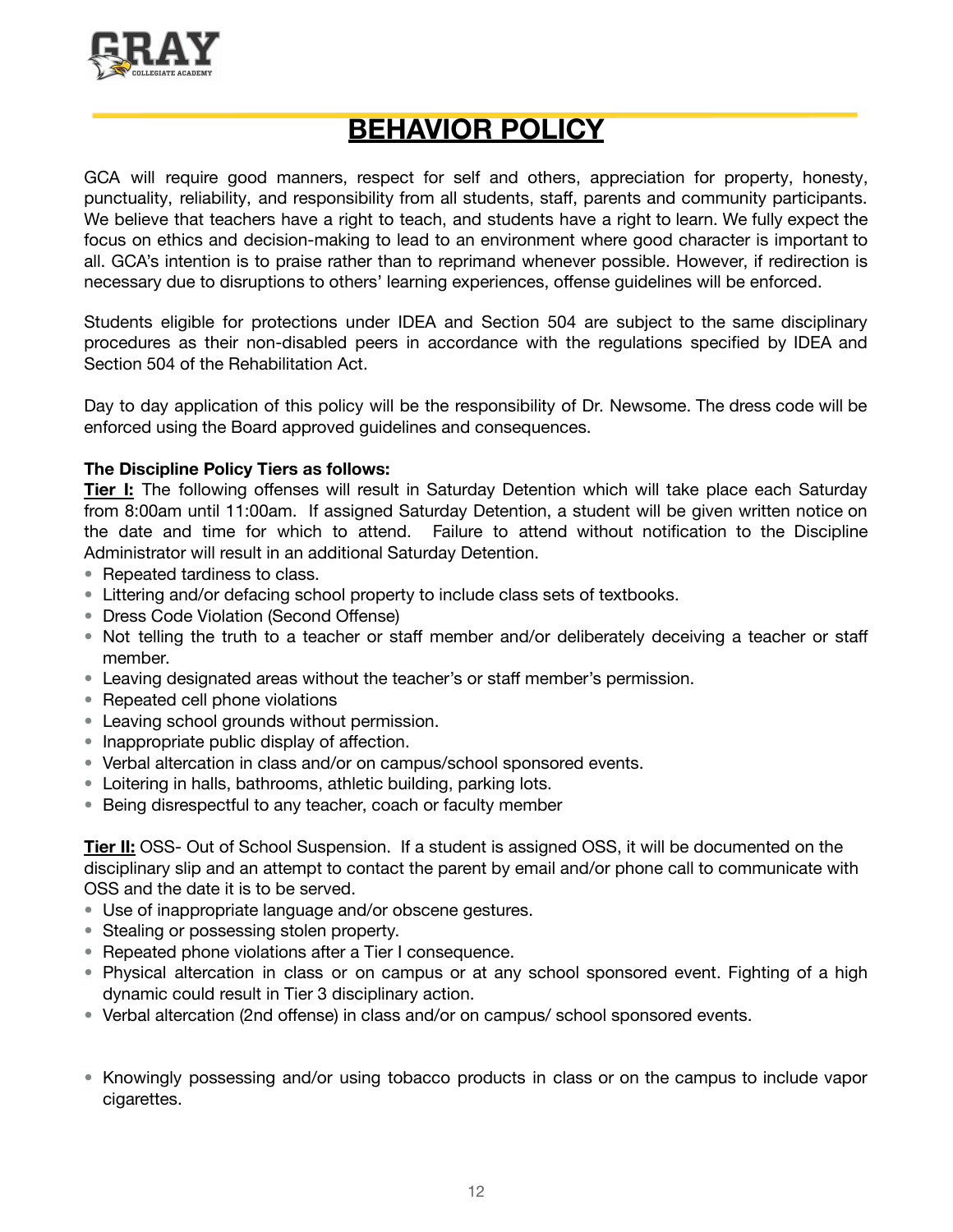

**Tier III:** Recommendation of Expulsion to the Board. If a student is recommended for expulsion, the Board Chairperson will immediately be contacted and a decision will be made by the Board within two days. Students will have OSS until the Board decision is made. Upon that decision, the student and parent will be contacted.

- "Bullying" another student as defined in the Bullying Attachment.
- Physical altercation (2nd offense) in an academic school year.
- Verbal altercation (3rd offense) in an academic school year.
- Touching any student or staff member inappropriately.
- Possessing and/or using any item in a dangerous manner or as a weapon to harm oneself or others.
- Committing any act in violation of local laws and ordinances.
- Possessing and/or using illegal narcotics and related paraphernalia.
- Possessing and/or using prescription or non-prescription drugs. Note: Prescription drugs must be administered by a staff member and kept in the front office with a designated staff member. A prescribed epi-pen will be permitted to keep on your person.
- Possessing and/or using alcoholic beverages.
- Inappropriate use of any social media with any pictures and/or comments related to illegal drugs and/or activities. This includes but is not limited to pictures or comments referring to GCA.
- Failure to comply with the mandated Sexual Harassment Policy.
- Habitual infractions from Tier I and Tier II.

It is at the discretion of the administration to change the location of a student to a virtual alternative setting in order to maintain the safety of all students, staff, and/or school visitors.

Please use common sense when driving and parking your vehicle on campus. Any reckless behavior in a vehicle will result in losing your privilege to park on our school campus. Students are to display the school assigned parking permit. Dual-enrolled students are asked to park on the grass along the perimeter of the lot. All other students are asked to park in the designated parking spaces in the lot.

### **Safe Harbor**

Any student who inadvertently possesses or finds a weapon or substance, which may subject the student to a possible expulsion, may or may not be recommended for these sanctions if the student voluntarily surrenders the property to a school staff person prior to discovery by another person. This should be done as soon as the student realizes that he/she is in possession of or has knowledge about the weapon or substance.

### **Searches**

In order to maintain order and security in the schools, school authorities are authorized to conduct reasonable searches of school property and equipment, as well as of students and their personal effects. School authorities may inspect and search school property and equipment owned or controlled by the school (such as, laptops/Chrome books, desks, and parking lots), as well as personal effects left there by a student, without notice to or the consent of the student. This applies to student vehicles parked on school property as well.

**IDEA**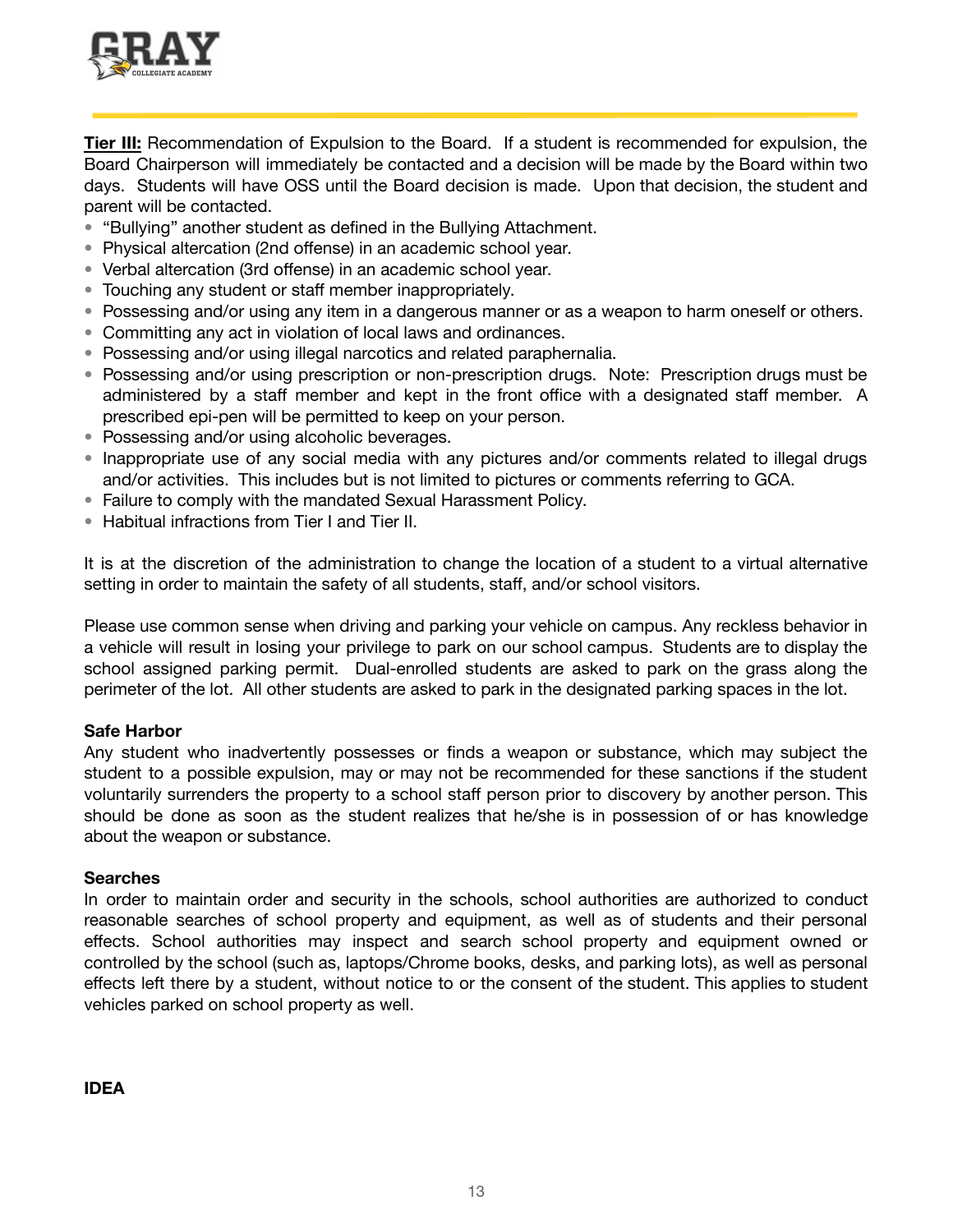

Students eligible for protections under IDEA and Section 504 are subject to the same disciplinary procedures as their non-disabled peers in accordance with the regulations specified by IDEA and Section 504 of the Rehabilitation Act.

#### **Sexual Harassment and Bullying**

GCA prohibits unlawful sexual harassment of any student or other person. Prohibited sexual harassment is defined as unwelcome conduct of a sexual nature, whether verbal or physical, including but not limited to insulting or degrading sexual remarks or conduct and inappropriate touching. GCA believes bullying is a form of harassment. "Bullying" is defined as the repeated intimidation of others by the real or threatened infliction of physical, verbal, written, electronically transmitted, or emotional abuse or through attacks on the property of another. It may include, but is not limited to actions such as verbal taunts, name-calling and put-downs, extortion of money or possessions, and exclusion from peer groups within school. The above allegations are to be reported to the teacher and/or the guidance counselor. All allegations are then investigated and reported to the proper authorities including but not limited to parents and local law enforcement. Retaliation for the reporting of sexual harassment or bullying will be met with additional disciplinary consequences.

### **Cell Phone Use**

Cell phones are allowed before school, after school or during class changes. Cell phone use is not allowed during class. It is imperative that cell phones are not used during class time unless the teacher gives permission. Students should have cell phones out of sight with sound off.

### **Communication Policy**

### **Communication Portfolio**

Communication between school staff and parents/students is crucial for overall school success. GCA uses a parent portal system and all parents are encouraged to visit their student's site daily.

#### **Teacher Conferences**

Parent/Teacher conferences are scheduled during the Fall and Spring semester. Arrangements for additional conferences may be made with your student's teacher before or after school hours. Parents/Guardians are not allowed during instructional time.

### **Electronic Use Policy**

GCA offers access to our own electronic network. This network includes Internet access, computer services, videoconferencing, computer equipment, and related equipment for educational purposes. The purpose of this network is to assist in preparing students for success in life and work in the 21st century by providing them with electronic access to a wide range of information and the ability to communicate with people throughout the world.

GCA's electronic network has been established for a limited educational purpose. The term "educational purpose" includes classroom activities, career development, and limited high-quality self-discovery activities, including homework. GCA's electronic network has not been established as a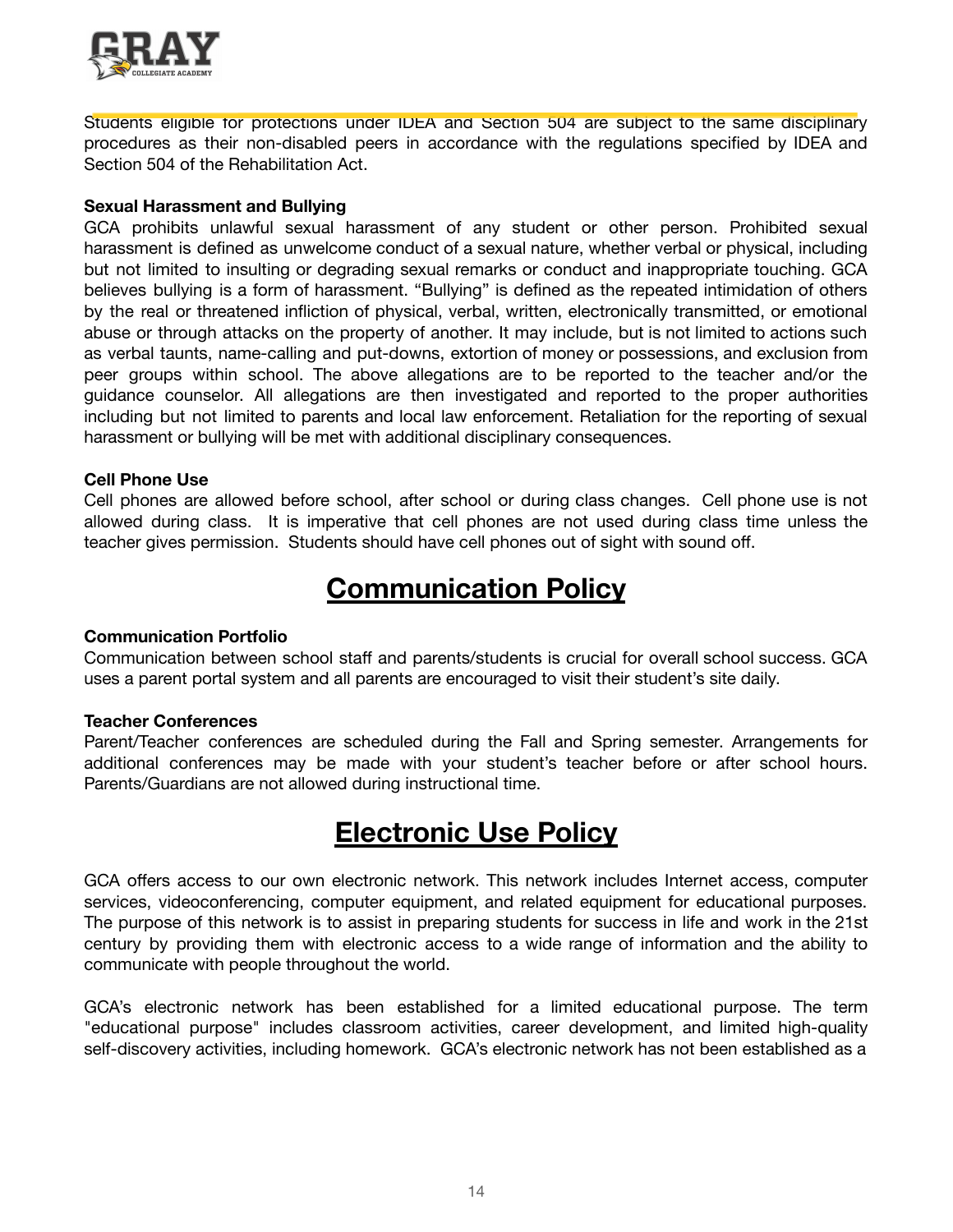

public access service or a public forum. GCA has the right to place reasonable restrictions on material that is accessed or posted throughout the network.

Parent/guardian permission is required for all students under the age of 18. Access is a privilege — not a right. It is presumed that students will honor this agreement they and their parent/guardian have signed. GCA is not responsible for the actions of students who violate these beyond the clarification of standards outlined in this policy.

The school reserves the right to monitor all activity on this electronic network. Students will indemnify the school for any damage that is caused by students' inappropriate use of the network. Students are expected to follow the same rules, good manners, and common-sense guidelines that are used with other daily school activities as well as the law in the use of the Gray Collegiate Academy electronic network.

The particular consequences for violations of this policy shall be determined by the school administrators. The Director, or designee, and the Board shall determine when school expulsion and/or legal action or actions by the authorities are the appropriate course of action.

### **Children's Internet Protection Act**

It is the policy of Gray Collegiate Academy to: (a) prevent users of its computer network, access to or transmission of, inappropriate material via Internet, electronic mail, or other forms of direct electronic communications; (b) prevent unauthorized access and other unlawful online activity; (c) prevent unauthorized online disclosure, use or dissemination of personal identification information of minors and (d) comply with the Children's Internet Protection Act [Pub. L. No. 106-554 and 47USC 254(h)].

### **Definitions**

Key terms are as defined in the Children's Internet Protection Act.

### **Access to Inappropriate Material**

To a practical extent, technology protection measures (or Internet filters) will be used to block or to filter the access to inappropriate information from the Internet or other forms of electronic communications.

Specifically, as required by the Children's Internet Protection Act, blocking will be applied to visual depictions of material deemed to be obscene, or to be child pornography, or to any material deemed to be harmful to minors. Subject to staff supervision, technology protection measures may be disabled or, in the case of minors, minimized only for bona fide research or other lawful purposes.

### **Inappropriate Network Usage**

To a practical extent, steps will be taken to promote the safety and security of users of the GCA's online computer network when using electronic mail, chat rooms, instant messaging, and other forms of electronic communications. Specifically, as required by the Children's Internet Protection Act, prevention of inappropriate network usage includes (a) unauthorized access, including so-called "hacking" and other unlawful activities; and (b) unauthorized disclosure, use and dissemination of personal identification information regarding minors.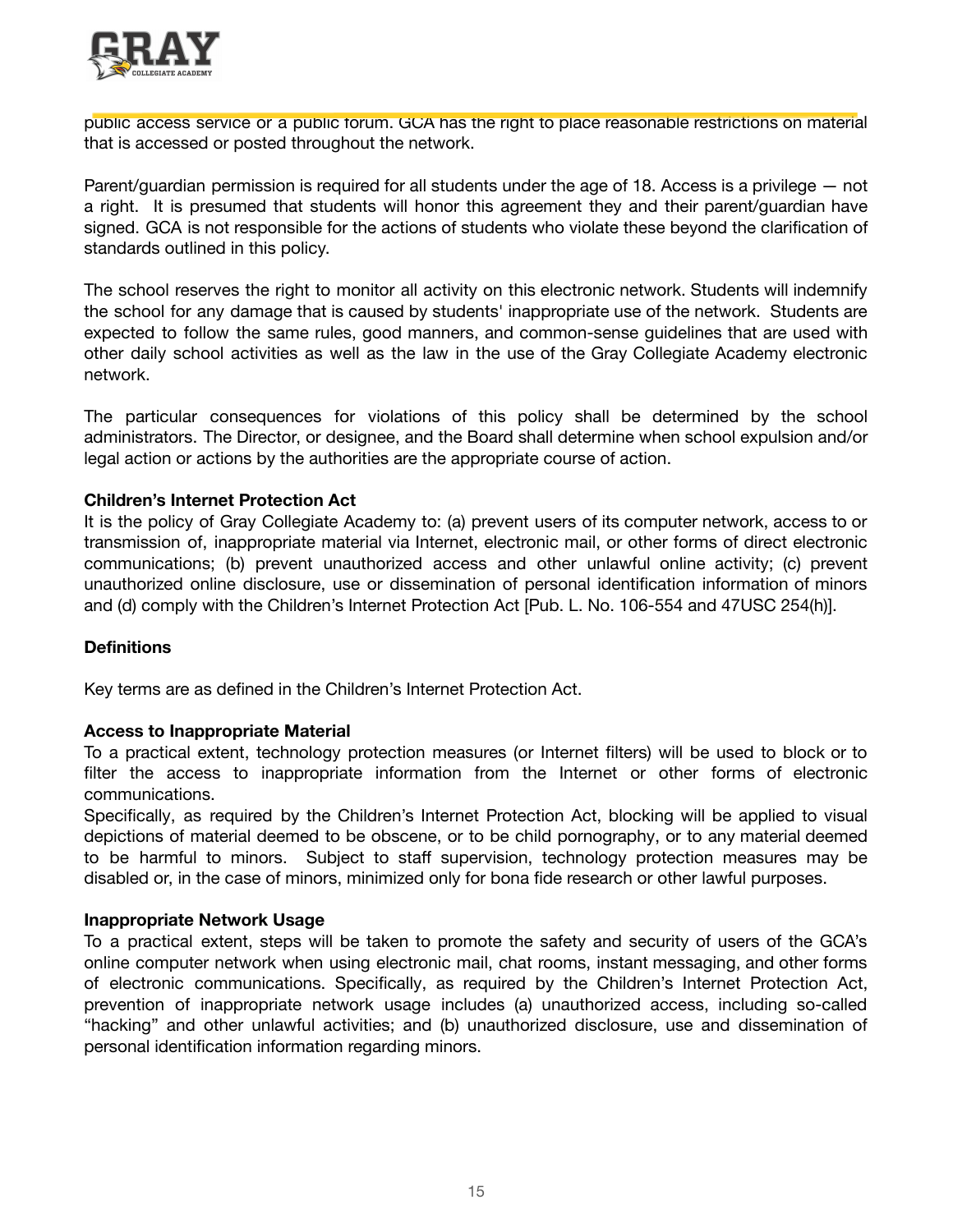

### **Education, Supervision and Monitoring**

It shall be the responsibility of all members of the Gray Collegiate Academy staff to educate, to supervise and to monitor appropriate usage of the online computer network and access to the Internet in accordance with this policy, the Children's Internet Protection Act, the Neighborhood Children's Internet Protection Act and the Protecting Children in the 21st Century Act. Procedures for the disabling or otherwise modifying any technology protection measures shall be the responsibility of the Director of Information Technology or designated representatives.

### **General Unacceptable Behavior**

While utilizing any portion of the Gray Collegiate Academy electronic network, unacceptable behaviors include, but are not limited to, the following:

- Students will not play games, use IM, email, listen to music or any other activities, applications, or functions during class time, unless expressly approved by a teacher for the educational goals of that particular course and during that particular class.
- Students will not post information that, if acted upon, could cause damage or danger of disruption.
- Students will not engage in personal attacks, including prejudicial or discriminatory attacks.
- Students will not harass another person. Harassment is persistently acting in a manner that distresses or annoys another person. If a student is told by a person to stop sending messages, he or she must stop.
- Students will not knowingly or recklessly post false or defamatory information about a person or organization.
- Students will not use criminal speech or speech in the course of committing a crime such as threats to the president, instructions on breaking into computer networks, child pornography, drug dealing, purchase of alcohol, gang activities, threats to an individual, etc.
- Students will not use speech that is inappropriate in an educational setting or violates school rules.
- Students will not abuse network resources such as sending chain letters or "spamming."
- Students will not display, access or send offensive messages or pictures.
- Students will not use the GCA electronic network for commercial purposes. Students will not offer, provide, or purchase products or services through this network.
- Students will not use the GCA electronic network for political lobbying. Students may use the system to communicate with elected representatives and to express their opinions on political issues.
- Students will not attempt to access non-instructional school systems, such as student information systems or business systems.
- Students will not use any wired or wireless network (including third-party internet service providers) with equipment brought from home. Example: The use of a home computer on the network or accessing the internet from any device not owned by the school.
- Students will not use school equipment, network, or credentials to threaten employees, or cause a disruption to the educational program.
- Students will not use the equipment, network, or credentials to send or post electronic messages that are abusive, obscene, sexually oriented, threatening, harassing, damaging to another's reputation, or illegal.
- Students will not tamper, alter, or delete any of the software that GCA installs on the student's computer until such time as the license expires or the student receives permission to do so.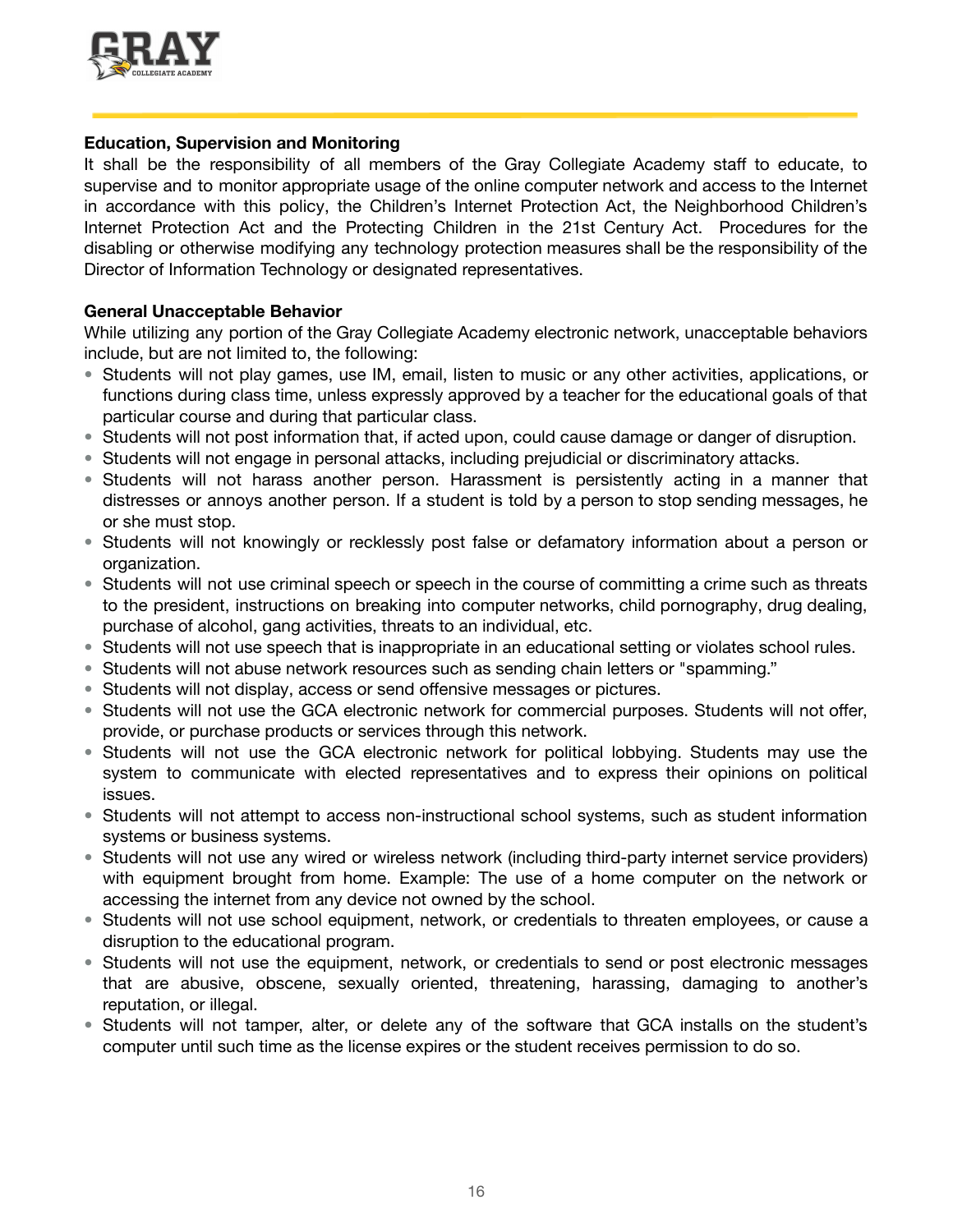

### **E-Mail**

- Students may be provided with e-mail accounts for specific educational projects or activities.
- Students will not establish or access Web-based e-mail accounts on commercial services through the school network unless such accounts have been approved for use by the individual school.
- Students will not repost a message that was sent to them privately without the permission of the person who sent them the message.
- Students will not post private information about another person.

### **World Wide Web**

Access to information for students on the Web generally will be provided through prescreened sites and in a manner prescribed by GCA administration and staff.

### **Real-time, Interactive Communication Platforms**

Students may not use chat or instant messaging unless under the direct supervision of a teacher or in a moderated environment that has been established to support educational activities and has been approved by the Principal.

### **Web Sites**

Students may be identified by their full name with parental approval. Group or individual pictures of students with student identification are permitted with parental approval. Material placed on student Web pages are expected to meet academic standards of proper spelling, grammar and accuracy of information.

Material (graphics, text, sound, etc.) that is the ownership of someone other than the student may not be used on Web sites unless formal permission has been obtained. All student Web pages should have a link back to the homepage of the classroom, or school, as appropriate.

### **Personal Safety While on the Internet**

- Students will not share personal contact information about themselves or other people. Personal contact information includes address, telephone, school address, or work address.
- Students will not disclose personal contact information, except to education institutes for educational purposes, companies, or other entities for career development purposes, or without specific building administrative approval.
- Students will not agree to meet with someone they have met online.
- Students will promptly disclose to a teacher or other school employee any message received that is inappropriate or makes the student feel uncomfortable.

### **System Security**

- Students are responsible for their individual accounts and should take all reasonable precautions to prevent others from being able to use these. Under no conditions should students provide their password to another person.
- Students must immediately notify a teacher or the system administrator if they have identified a possible security problem. Students should not go looking for security problems because this may be construed as an illegal attempt to gain access.
- Students will not attempt to gain unauthorized access to any portion of the Gray Collegiate Academy electronic network. This includes attempting to log in through another person's account or access another person's folders, work, or files. These actions are illegal, even if only for the purposes of "browsing".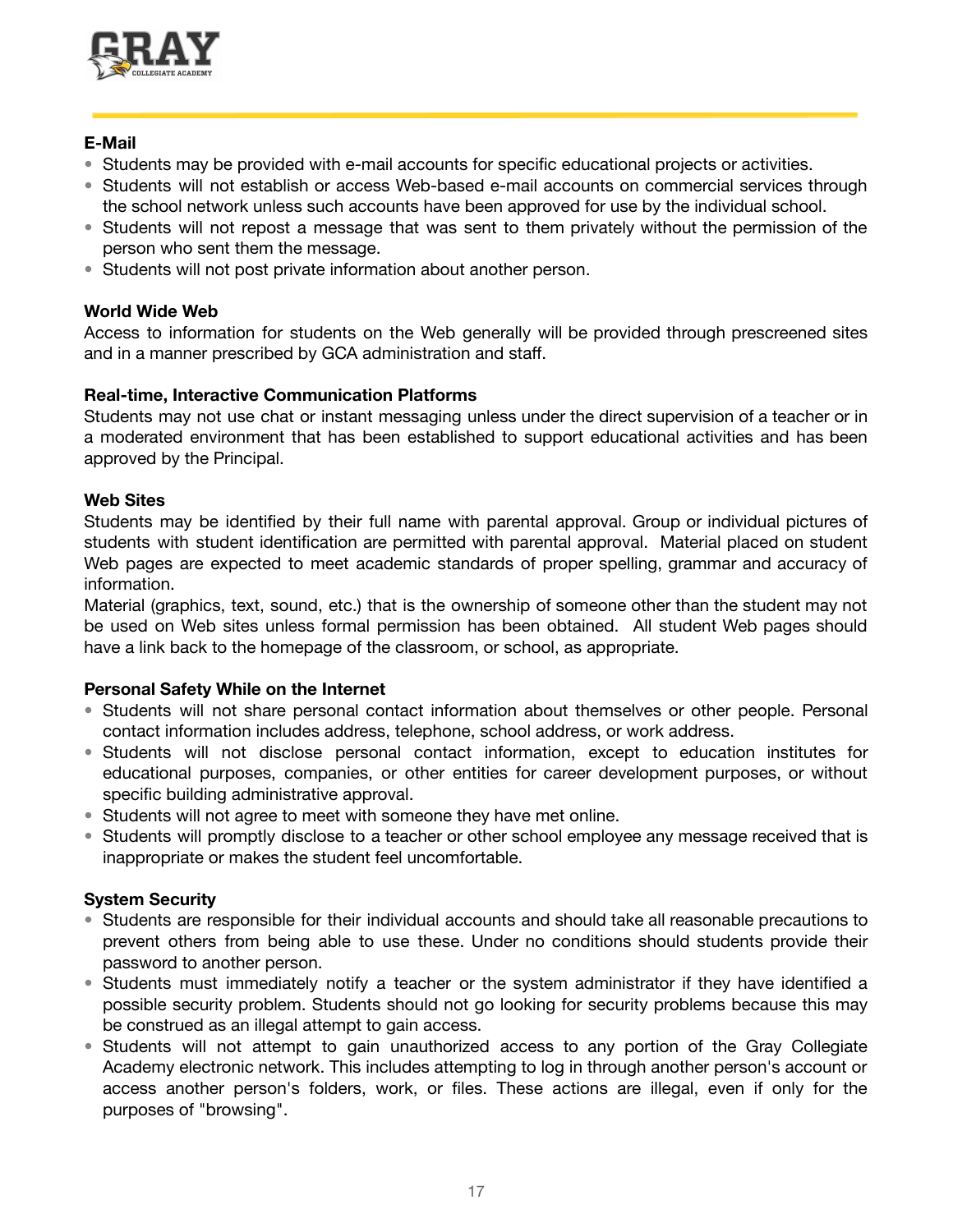![](_page_17_Picture_0.jpeg)

- Students will not make deliberate attempts to disrupt the computer system or destroy data by spreading computer viruses or by any other means. These actions are illegal.
- Users will not attempt to access Web sites blocked by school policy, including the use of proxy services, software, or Web sites.
- Users will not use sniffing or remote access technology to monitor the network or other user's activity.

### **Software and File Storage**

Software is available to students to be used as an educational resource. No student may install, upload, or download software without permission from the school technology department. student's account may be limited or terminated if a student intentionally misuses software on any school-owned equipment.

Files stored on the network and on individual computers are treated in the same manner as other school storage areas, such as lockers. Routine maintenance and monitoring of the GCA electronic network may lead to discovery that a student has violated this policy or the law. Students should not expect that files stored on school servers are private.

### **Technology Hardware**

Hardware and peripherals are provided as tools for students for educational purposes. Students are not permitted to relocate hardware (except for portable devices), install peripherals or modify settings to equipment without the consent of the school technology department.

### **Vandalism**

Any malicious attempt to harm or to destroy data, the network, other network components connected to the network backbone, hardware, or software will result in cancellation of network privileges. Disciplinary measures in compliance with the school's discipline code and policies will be enforced.

### **Student Rights**

Students' right to free speech applies to communication on the Internet. GCA electronic network is considered a limited forum, similar to the school newspaper. Therefore, the school may restrict a student's speech for valid educational reasons. The school will not restrict a student's speech on the basis of a disagreement with the opinions that are being expressed. An individual search will be conducted if there is reasonable suspicion that a student has violated this policy or the law. The investigation will be reasonable and related to the suspected violation.

### **Due Process**

The school will cooperate fully with local, state, or federal officials in any investigation related to any illegal activities conducted through the school network. In the event there is an allegation that a student has violated the school acceptable use policy, the student will be provided with a written notice of the alleged violation. An opportunity will be provided to present an explanation before a neutral administrator (or student will be provided with notice and an opportunity to be heard in the manner set forth in the disciplinary code). Disciplinary actions will be tailored to meet specific concerns related to the violation and to assist the student in gaining the self-discipline necessary to behave appropriately on an electronic network. Violations of the acceptable use regulation and policy may result in a loss of access as well as other disciplinary or legal action. If the violation also involves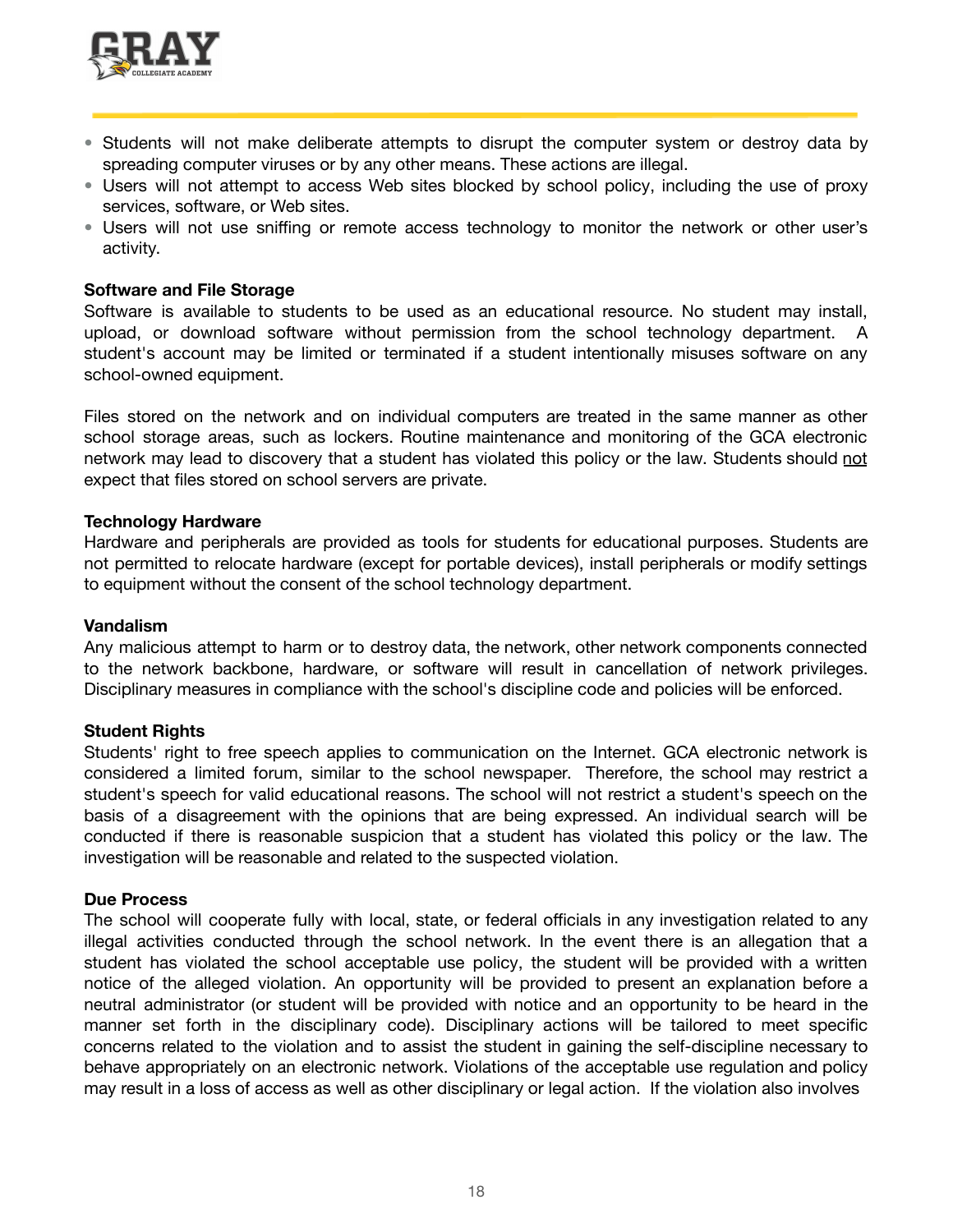![](_page_18_Picture_0.jpeg)

a violation of other provisions of other school rules, it will be handled in a manner described in the school rules. Additional restrictions may be placed on a student's use of his/her network account.

### **Limitation of Liability**

The school makes no guarantee that the functions or the services provided by or through the school network will be error-free or without defect. The school will not be responsible for any damage suffered, including but not limited to, loss of data or interruptions of service. The school is not responsible for the accuracy or quality of the information obtained through or stored on the network. The school will not be responsible for financial obligations arising through the unauthorized use of the network.

### **Violations of this Acceptable Use Policy**

Violations of this policy may result in loss of computer use, loss of access as well as other disciplinary or legal action. Students' violations of this policy shall be subject to the consequences as indicated within this policy as well as other appropriate discipline, which includes but is not limited to:

- Use of school network only under direct supervision
- Suspension of network privileges
- Revocation of network privileges
- Suspension of computer privileges
- Suspension from school
- Expulsion from school and/or
- Legal action and prosecution by the authorities

The particular consequences for violations of this policy shall be determined by the school administrators. The Director or designee and the board shall determine when school expulsion and/or legal action or actions by the authorities are the appropriate course of action.

### **Academic Integrity**

GCA students, united in a spirit of mutual trust and fellowship, mindful of the values of a true education and the challenges posed by the world, agree to accept the responsibilities for honorable behavior in all academic activities, to assist one another in maintaining and promoting personal integrity, and to follow the principles and procedures in this Code of Academic Integrity.

Violations of the Code of Academic Integrity may take several forms: Plagiarism and cheating are two examples of violations of the Code of Academic Integrity. Plagiarism is typically described as duplication of another's work without full acknowledgment of the debt to the original source, however, it also includes any of the following:

- Direct duplication by copying (or allowing to be copied) another's work, whether from a book, article, web site, another student's assignment, etc.. Duplication in any manner of another's work during an exam;
- Paraphrasing of another's work closely, with minor changes but with the essential meaning, form and/or progression of ideas maintained;
- Piecing together sections of the work of others into a new whole;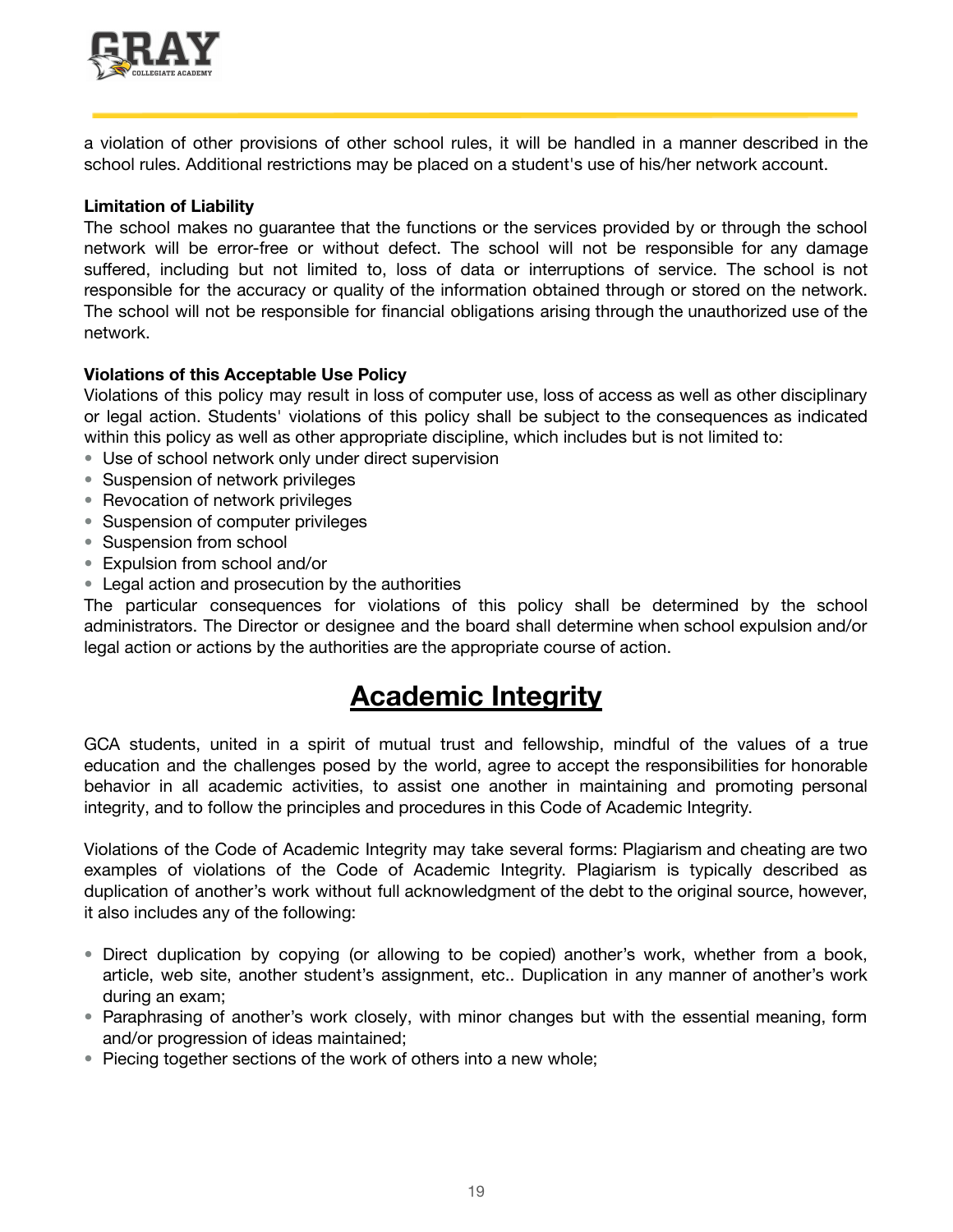![](_page_19_Picture_0.jpeg)

- Submitting one's own work which has already been submitted for assessment purposes in another subject; and/or, producing assignments in conjunction with other people (e.g. another student, tutor), which should be your own independent work.
- Submitting another student's work as your own.

Cheating results in a loss of integrity on the part of the individual committing the act and on the educational process that is undermined by the act of cheating. It is a violation of the Code of Academic Integrity for any student to attempt to gain an unfair advantage over another student by unfair or dishonest means.

If you are unclear about an assignment, the methodology, or the permissible bounds of assistance for completing your work please speak to your teacher(s) and ask for clarification. This following web page provides some examples of acceptable and unacceptable uses of sources in writing www.oregon- state.edu/admin/stucon/plag.htm.

In addition, a brief guide from the Paul Robeson Library provides an excellent overview. This may be found at - www.libraries.rutgers.edu/rul/libs/robeson\_lib/flash\_presents/text\_plag.html. Consequences for not following the academic code of conduct may include receiving a zero on the assignment, failing the course, disciplinary action including the possibility of suspension and/or expulsion from school.

### **Plagiarism and Copyright Infringement**

Students will not plagiarize works found on the Internet (Plagiarism is taking the ideas or writings of others and presenting them as if they were the students). School policies on copyright will govern the use of material accessed and used through the school system. Copyrighted material will not be placed on any system without the author's permission. Permission may be specified in the document, on the system or must be obtained directly from the author.

### **Student Rights**

Students' right to free speech applies to communication on the Internet. GCA electronic network is considered a limited forum, similar to the school newspaper. Therefore, the school may restrict a student's speech for valid educational reasons. The school will not restrict a student's speech on the basis of a disagreement with the opinions that are being expressed. An individual search will be conducted if there is reasonable suspicion that a student has violated this policy or the law. The investigation will be reasonable and related to the suspected violation.

### **Due Process**

The school will cooperate fully with local, state, or federal officials in any investigation related to any illegal activities conducted through the school network. In the event there is an allegation that a student has violated the school acceptable use policy, the student will be provided with a written notice of the alleged violation. An opportunity will be provided to present an explanation before a neutral administrator (or student will be provided with notice and an opportunity to be heard in the manner set forth in the disciplinary code). Disciplinary actions will be tailored to meet specific concerns related to the violation and to assist the student in gaining the self-discipline necessary to behave appropriately on an electronic network. Violations of the acceptable use regulation and policy may result in a loss of access as well as other disciplinary or legal action. If the violation also involves a violation of other provisions of other school rules, it will be handled in a manner described in the school rules. Additional restrictions may be placed on a student's use of his/her network account.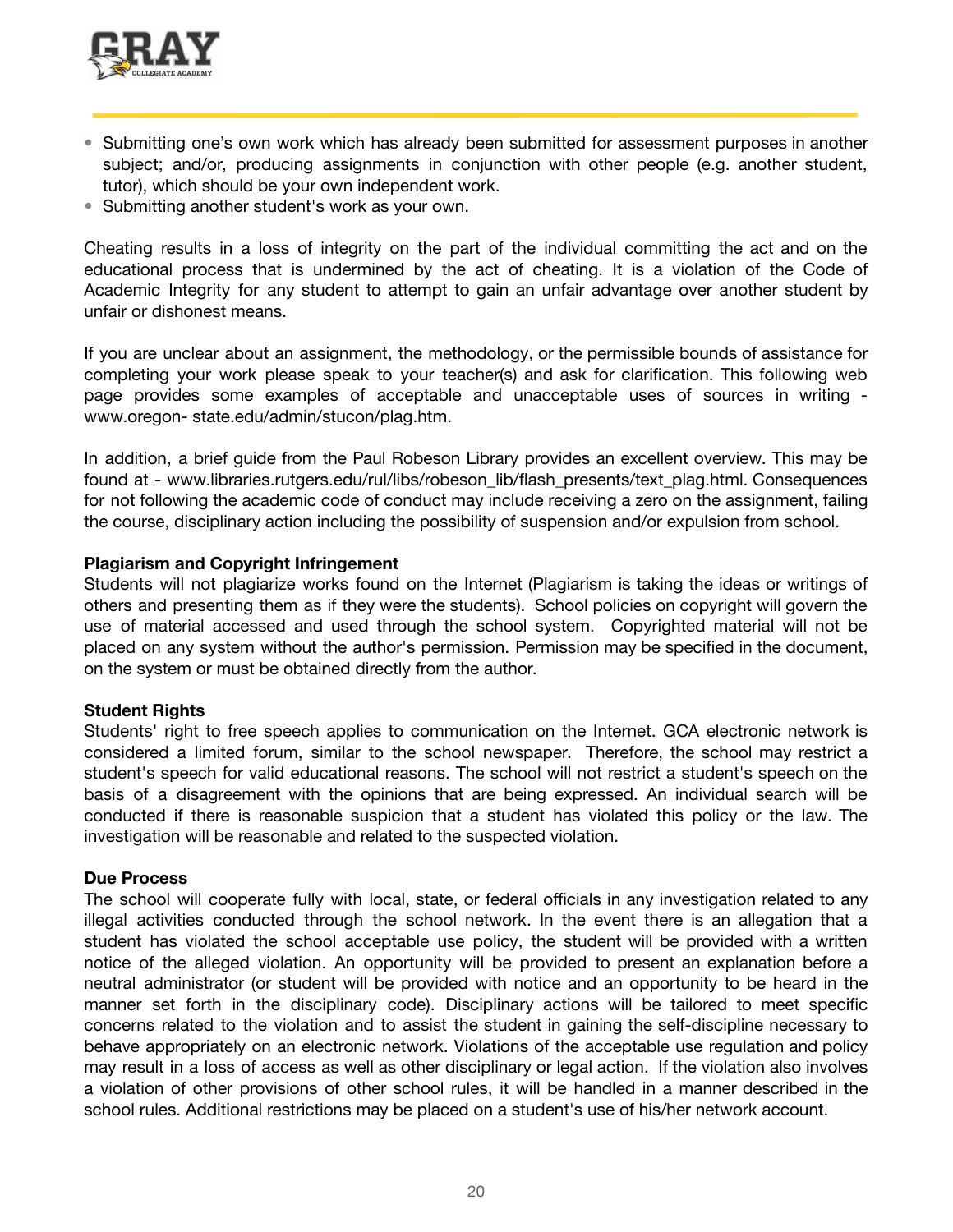![](_page_20_Picture_0.jpeg)

### **Limitation of Liability**

The school makes no guarantee that the functions or the services provided by or through the school network will be error-free or without defect. The school will not be responsible for any damage suffered, including but not limited to, loss of data or interruptions of service. The school is not responsible for the accuracy or quality of the information obtained through or stored on the network. The school will not be responsible for financial obligations arising through the unauthorized use of the network.

### **Violations of this Acceptable Use Policy**

Violations of this policy may result in loss of computer use, loss of access as well as other disciplinary or legal action. Students' violations of this policy shall be subject to the consequences as indicated within this policy as well as other appropriate discipline, which includes but is not limited to:

- Use of school network only under direct supervision
- Suspension of network privileges
- Revocation of network privileges
- Suspension of computer privileges
- Suspension from school
- Expulsion from school and/or
- Legal action and prosecution by the authorities

The particular consequences for violations of this policy shall be determined by the school administrators. The Director or designee and the board shall determine when school expulsion and/or legal action or actions by the authorities are the appropriate course of action.

### **Homework, Makeup Work, and Grading Policy**

### **Homework**

Homework's immediate educational purpose is:

- To reinforce skills and concepts learned in class
- To develop study skills and habits
- To practice skills and knowledge in ways not readily accomplished in the classroom
- To inform parents of what is being taught in the classroom

Homework assignments should be expected Monday through Friday of each week and on some weekends. The amount of time required to complete homework assignments will be based on the student's ability and the instructor's curriculum timeline. Teachers will inform students what is expected for their grade level. As cited in A Nation at Risk, "the single most important factor for determining whether children will go to college is being properly prepared." Going to college is the destination for GCA students and becoming a life-long learner to ensure success throughout one's lifetime is the ultimate goal.

GCA is proud to have a challenging, rigorous curriculum. This is one of the many things that makes GCA a great school. With such a rich and rigorous curriculum, the students need time to work at home. We are aware that the student is involved with other interests and activities outside of school. The staff and administration will attempt to coordinate their schedules and calendars so the students are not inundated with work on the same day. It is understood that homework will be given and will vary depending on the work assigned on a given day, the student's organizational skills and study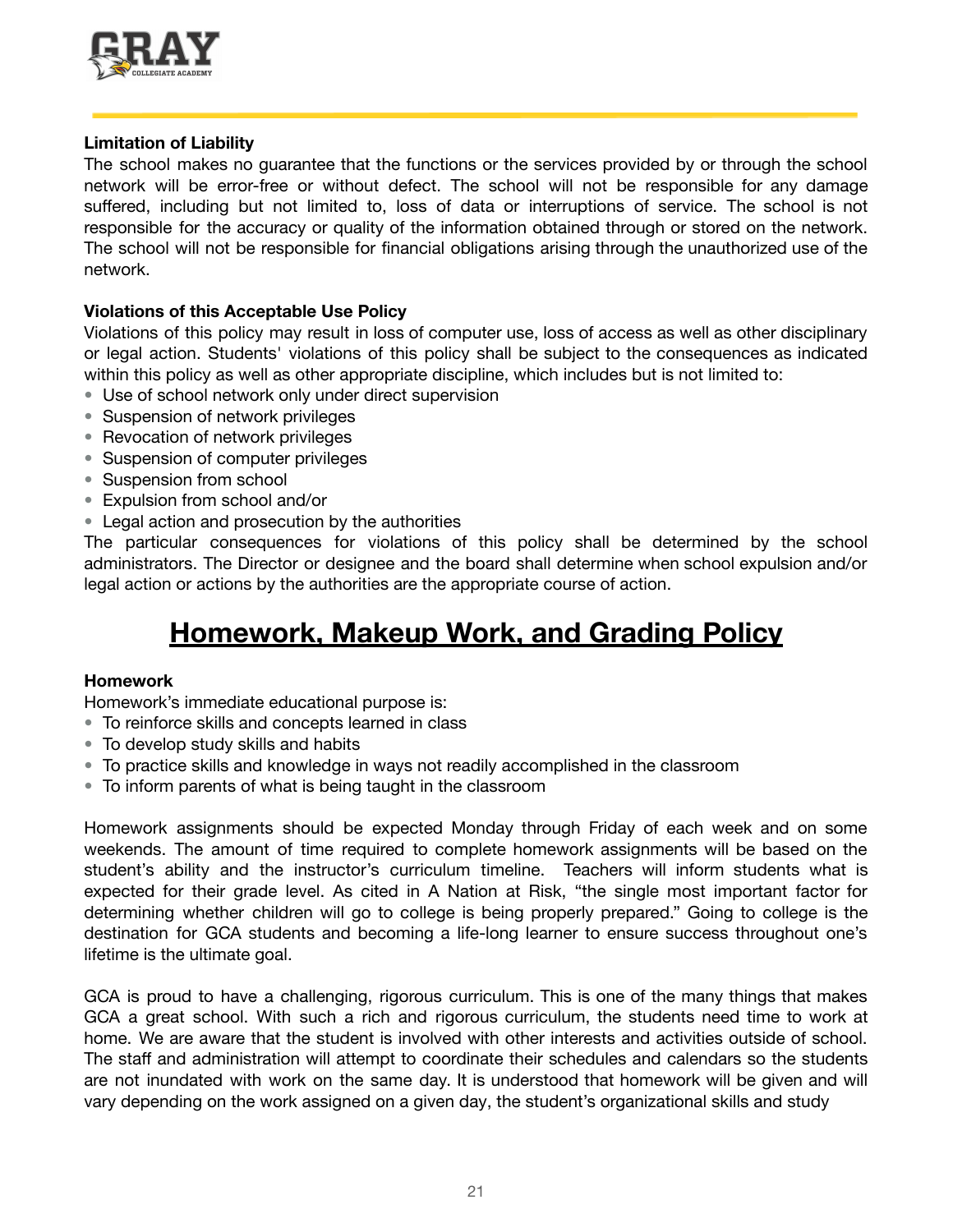![](_page_21_Picture_0.jpeg)

habits, and the nature of the assignments. Students are expected to learn how to use their free time effectively to complete the required work at each grade level. Parents are expected to support their children in this endeavor. The Collegiate Academy classes may require additional homework time.

### **Make-Up Work**

Students must be allowed to make up missing assignments and/or homework due to absences, whether excused or unexcused. It is the student's responsibility to obtain the assignments from his or her teacher. The timeframe for allowing this work to be completed is at the teacher's discretion.

### **Excused Absences**

Students whose absence is deemed "excused" by GCA administration will have the minimum of total excused days absent to complete/turn in any work missed during that absence. The teacher may give more than the minimum of total absence at his/her discretion.

### **Unexcused Absences**

Students whose absence is deemed "unexcused" by GCA administration will be expected to turn in / complete any assignments upon returning to school. The student will receive a 10% penalty on each assignment for each day the assignment is not turned in / completed after the return date.

### **Pre-Arranged Absences**

Students who have been approved for pre-arranged absences by GCA administration will make arrangements with each teacher before the absence. Students will complete a "Pre-Arranged Absence Form" and have each teacher sign it. Pre-Arranged Absences include, but are not limited to, family vacations and school sponsored trips.

### **Progress/Mid-Term Reports and Report Cards**

GCA students will receive Student Report Cards at the end of each quarter. They will be sent home with students. Final Report Cards for all grades will be mailed home approximately one week after school is out.

### **Grades**

GCA students will earn numerical grades. A student's numerical average is determined by considering each Unit grade along with semester and/or final exams and projects as a certain percentage of the overall course grade. Following are performance levels of GCA's grading scale:

A 90% and above excellent progress B 80%-89% above average progress C 70%-79% average progress D 60%-69% below average progress F Below 60% unsatisfactory progress

To receive credit for a course, a student must complete instructional requirements in a satisfactory manner and must be in compliance with the attendance policy. A student who fails to comply will not receive credit for the course.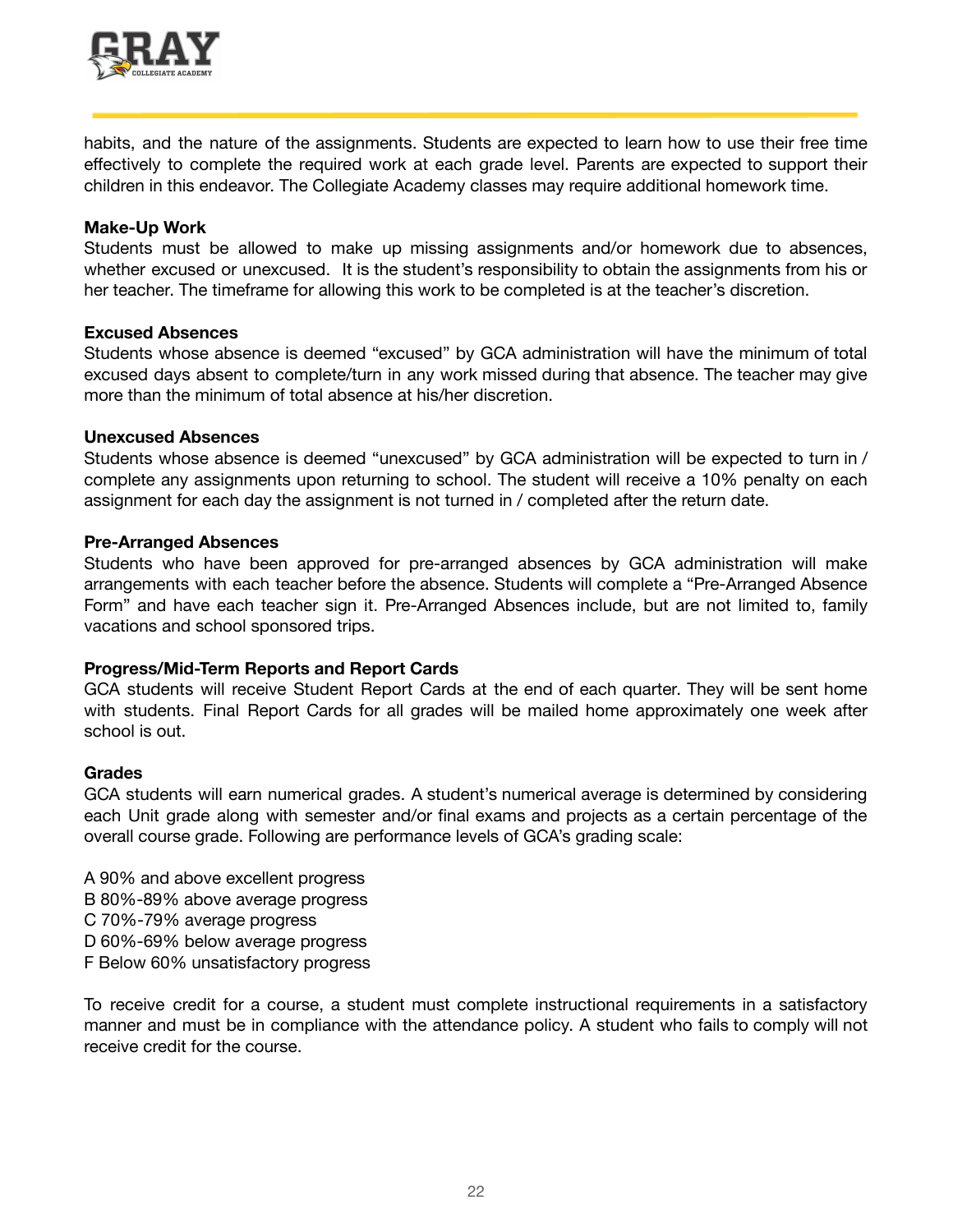![](_page_22_Picture_0.jpeg)

### **Graduation Regalia**

Gold Honor Stole-High Honor Graduate (GPA of 4.0 or Higher)

Gold cord-Honor Graduate (GPA of 3.5 to 3.99)

Silver/White Cord-A/B Honor Roll for Dual Enrollment Courses (must have nothing less than a B in all Dual Enrollment courses)

Red/White/Blue Cord-Enlisting in the Military after Graduation

Boys/Girls State Attendees-Nominated by the school to attend

No other awards/cords/stoles can be worn without Administrative approval.

### **Emergency Policy**

Emergency numbers are kept on file in the Administrative Office.

### **Emergency Evacuation**

In the event of an emergency or emergency drill, students will evacuate buildings under the direction of their teacher, line-up for roll call, and then be given further instructions. Fire and crisis drills help prevent injuries and deaths in case of an emergency evacuation.

### **Inclement Weather and Emergency School Closing**

If school is closed for inclement weather or any emergency, listen to local radio stations or check the school website. The Executive Director must authorize school closings. GCA will follow Lexington School District II closings for inclement weather. With that being noted, if a student lives in another school district and it is closed, the students would not be expected to come to school. The safety of our students and staff is the most important. When in doubt, please stay home.

### **EVACUATION**

The decision to do a Level III Evacuation is made by the Director or his designee in conjunction with Local Law Enforcement Agencies. The school will be evacuated (Level III) if:

- There is a serious/dangerous incident at the school or the community that justifies the evacuation.
- There is an order from Government Authorities to evacuate.

### **In a Level III Evacuation:**

An announcement will be made or someone will come to classrooms or to our Level II evacuation location. **STUDENTS AND STAFF ARE NOT TO USE CELL PHONES.** Staff and students will leave the campus by bus and authorized staff vehicles to go to an assigned evacuation site. Teachers will be told what bus to have their class board. There may be a need to have staff use their vehicles to transport students.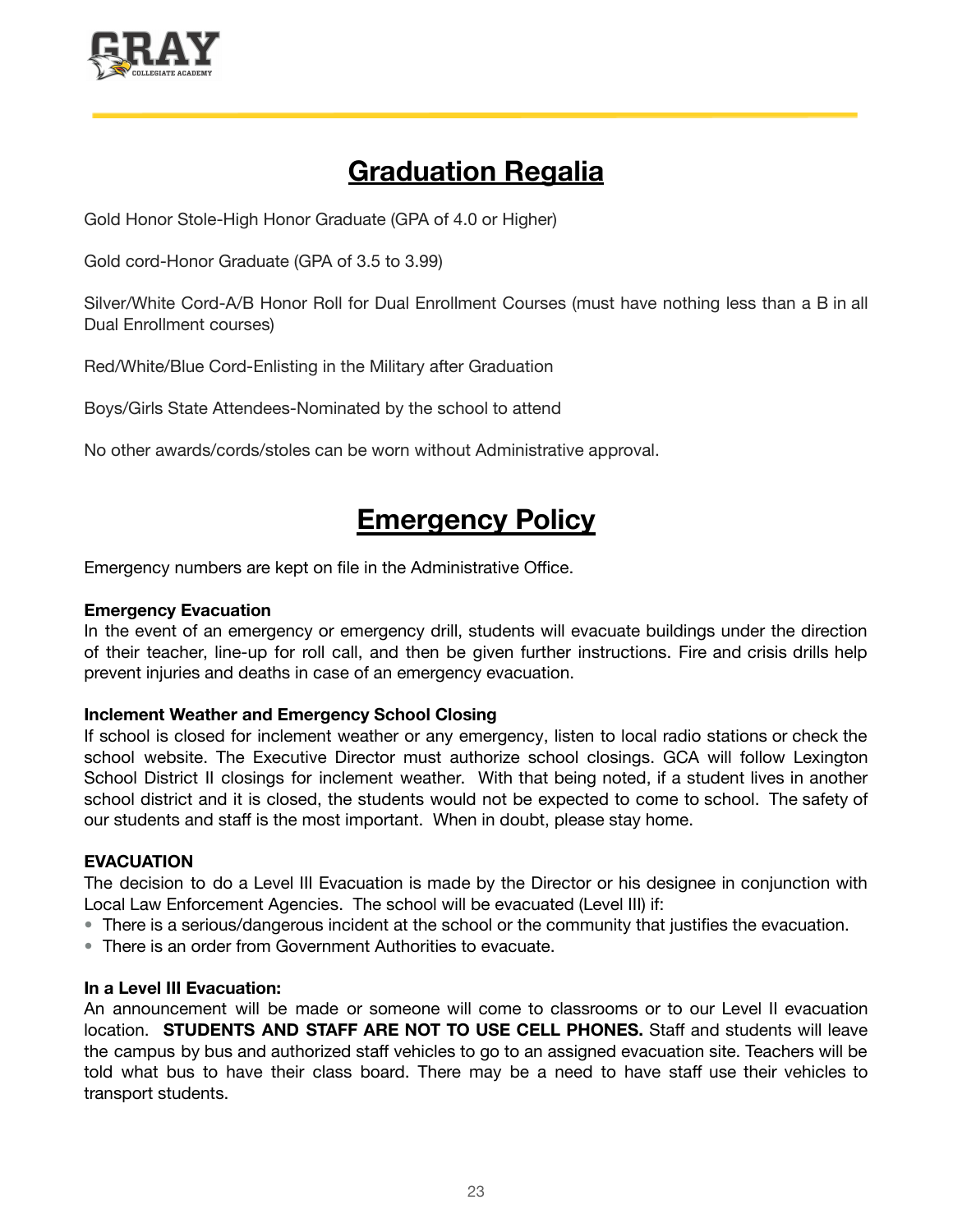![](_page_23_Picture_0.jpeg)

Teachers will take their staff notebooks, roll books, and student information sheets. They will keep students with them.

#### **Nuclear Power Plant Emergency**

If there is time, students and staff will be instructed to return to advisory by an intercom announcement. Our pickup location is TBA. Children not picked up within 4 hours of evacuation will go to TBA. Teachers will remain with their students and must take a staff notebook with red/green cards, roll book, and student information sheets. Elective teachers (or teachers on planning), guidance personnel, custodians, cafeteria manager, and all other staff who do not have students to supervise, should report to the main office for instructions and duty assignments. No staff or students should attempt to contact anyone (parents, spouses, etc.) until directed to do so by the administration. Front office secretaries, and Administrators will bring health cards, medications and emergency kits, and contact transportation etc. The head Secretary will make all other necessary phone calls. Administrators will monitor movement and the Secretary will keep logs of which classes are on which buses. Parents will not be allowed to pick up students at the school.

### **FERPA**

The Family Educational Rights and Privacy Act (FERPA) (20 U.S.C. § 1232g; 34 CFR Part 99) is a Federal law that protects the privacy of student education records. The law applies to all schools that receive funds under an applicable program of the U.S. Department of Education. FERPA gives parents certain rights with respect to their children's education records. These rights transfer to the student when he or she reaches the age of 18 or attends a school beyond the high school level. Students to whom the rights have transferred are "eligible students."